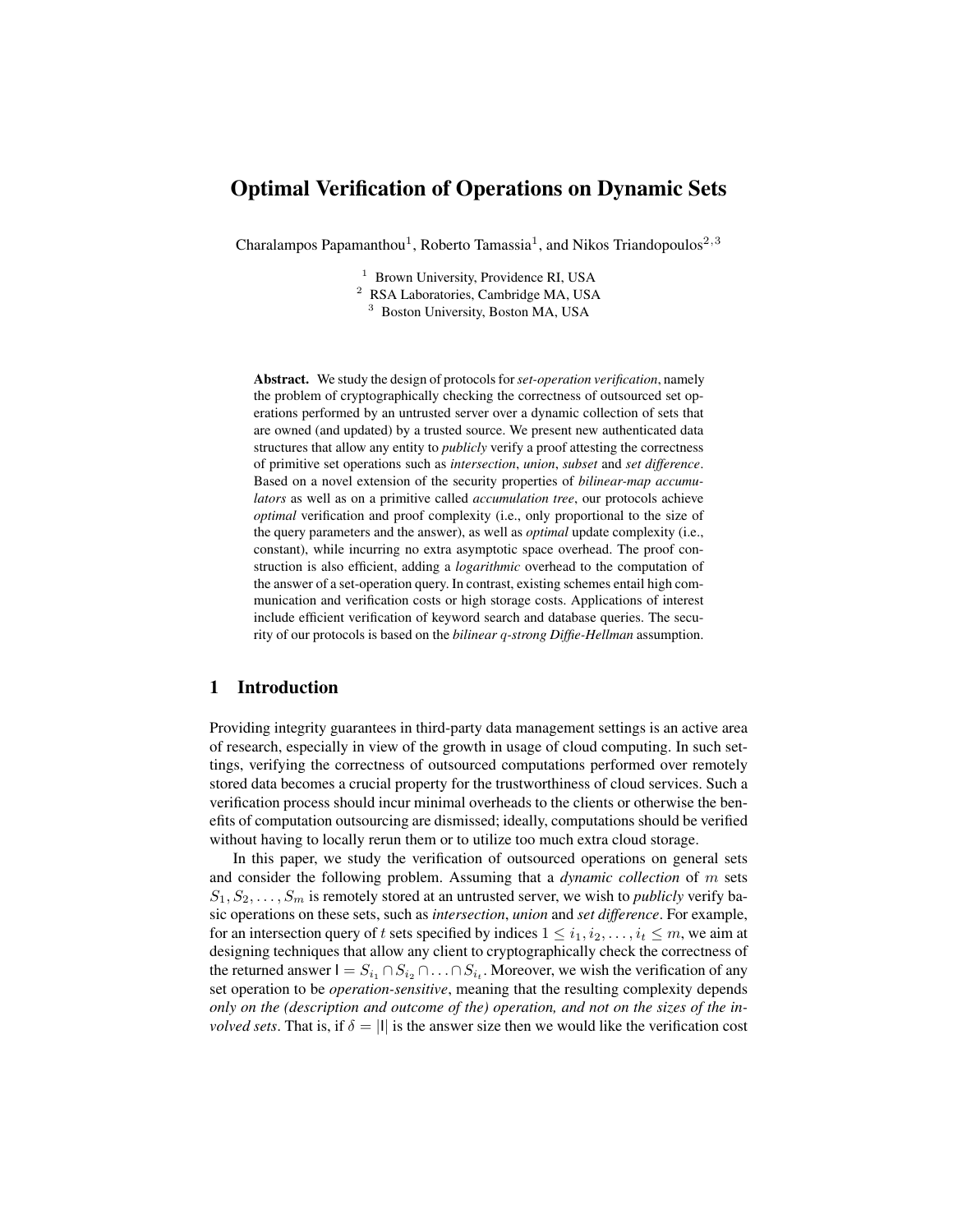to be proportional to  $t+\delta,$  and independent of  $m$  or  $\sum_i |S_i|;$  note that work at least proportional to  $t + \delta$  is needed to verify any such query's answer. Applications of interest include *keyword search* and *database* queries, which boil down to set operations.

Relation to verifiable computing. Recent works on *verifiable computing* [\[1](#page-17-0)[,12](#page-17-1)[,16\]](#page-17-2) achieve operation-sensitive verification of general functionalities, thus covering set operations as a special case. Although such approaches clearly meet our goal with respect to optimal verifiability, they are inherently inadequate to meet our other goals with respect to *public verifiability* and *dynamic updates*, both important properties in the context of outsourced data querying. Indeed, to outsource the computation as an encrypted circuit, the works in  $[1,12,16]$  $[1,12,16]$  $[1,12,16]$  make use of some secret information which is also used by the verification algorithm, thus effectively supporting only one verifier; instead, we seek for schemes that allow *any client* (knowing only a public key) to query the set collection and verify the returned results. Also, the description of the circuit in these works is fixed at the initialization of the scheme, thus effectively supporting no updates in the outsourced data; instead, we seek for schemes that are dynamic. In other scenarios, but still in the secret-key setting, protocols for general functionalities and polynomial evaluation have recently been proposed in [\[11\]](#page-17-3) and [\[6\]](#page-17-4) respectively.

Aiming at both publicly verifiable and dynamic solutions, we study set-operation verification in the model of *authenticated data structures* (ADSs). A typical setting in this model, usually referred to as the *three-party* model [\[36\]](#page-18-0), involves protocols executed by three participating entities. A trusted party, called *source*, owns a data structure (here, a collection of sets) that is replicated along with some cryptographic information to one or more untrusted parties, called *servers*. Accordingly, *clients* issue data-structure queries to the servers and are able to verify the correctness of the returned answers, based only on knowledge of public information which includes a *public key* and a *digest* produced by the source (e.g., the root hash of a Merkle tree).<sup>[4](#page-1-0)</sup> Updates on the data structure are performed by the source and appropriately propagated by the servers. Variations of this model include:  $(i)$  a *two-party* variant (e.g., [\[30\]](#page-18-1)), where the source keeps only a small state (i.e., only a digest) and performs both the updates/queries and the verifications—this model is directly comparable to the model of verifiable computing; (ii) the *memory checking* model [\[7\]](#page-17-5), where read/write operations on an array of memory cells is verified—however, the absence of the notion of proof computation in memory checking (the server is just a storage device) as well as the feature of public verifiability in authenticated data structures make the two models fundamentally different.<sup>[5](#page-1-1)</sup>

Achieving operation-sensitive verification. In this work, we design authenticated data structures for the verification of set operations in an *operation-sensitive* manner, where the proof and verification complexity depends only on the description and outcome of the operation and not on the size of the involved sets. Conceptually, this property is similar to the property of *super-efficient verification* that has been studied in certifying algorithms [\[21\]](#page-18-2) and certification data structures [\[19,](#page-18-3)[37\]](#page-18-4), which is achieved as well as in the context of verifiable computing  $[1,12,16]$  $[1,12,16]$  $[1,12,16]$ , where an answer can be verified with complexity asymptotically less than the complexity required to produce it. Whether the

<span id="page-1-0"></span><sup>4</sup> Conveying the trust clients have in the source, the authentic digest is assumed to be publicly available; in practice, a time-stamped and digitally signed digest is outsourced to the server.

<span id="page-1-1"></span><sup>5</sup> Indeed, memory checking might require *secret* memory, e.g., as in the PRF construction in [\[7\]](#page-17-5).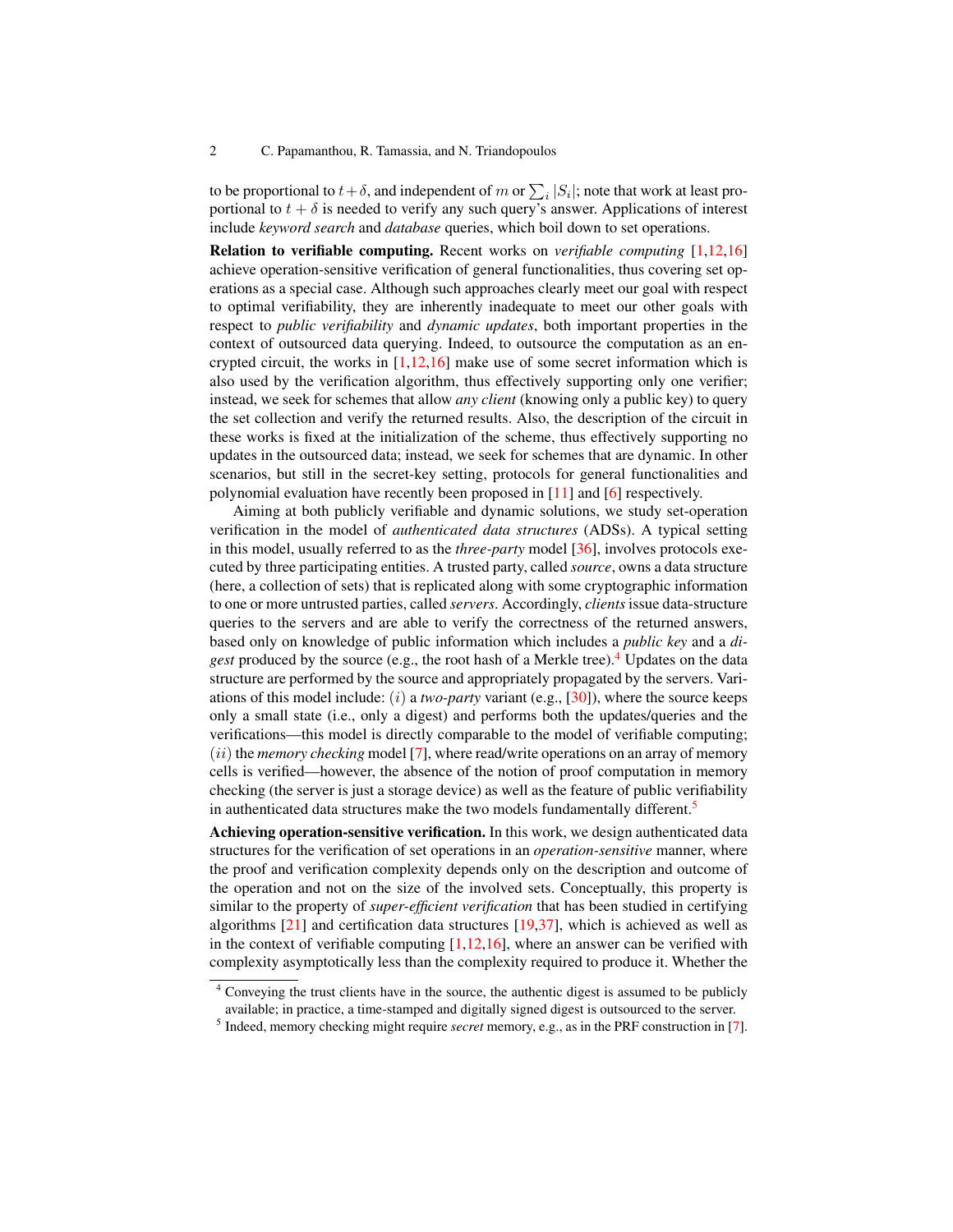above optimality property is achievable for set operations (while keeping storage linear) was posed as an open problem in [\[23\]](#page-18-5). We close this problem in the affirmative.

All existing schemes for set-operation verification fall into the following two rather straightforward and highly inefficient solutions. Either short proofs for the answer of every possible set-operation query are precomputed allowing for optimal verification at the client at the cost of exponential storage and update overheads at the source and the server—an undesirable trade-off, as it is against storage outsourcing. Or integrity proofs for all the elements of the sets involved in the query are given to the client who locally verifies the query result: in this case the verification complexity can be linear in the problem size—an undesirable feature, as it is against computation outsourcing.

We achieve optimal verification by departing from the above approaches as follows. We first reduce the problem of verifying set operations to the problem of *verifying the validity of some more primitive relations on sets*, namely *subset containment* and *set disjointness*. Then for each such primitive relation we employ a corresponding cryptographic primitive to optimally verify its validity. In particular, we extend the *bilinear-map accumulator* to optimally verify subset containment (Lemmas [1](#page-4-0) and [4\)](#page-10-0), inspired by [\[32\]](#page-18-6). We then employ the extended Euclidean algorithm over polynomials (Lemma [5\)](#page-11-0) in combination with subset containment proofs to provide a novel optimal verification test for set disjointness. The intuition behind our technique is that disjoint sets can be represented by polynomials mutually indivisible, therefore there exist other polynomials so that the sum of their pairwise products equals to one—this is the test to be used in the proof. Still, transmitting (and processing) these polynomials is bandwidth (and time) prohibitive and does not lead to operation-sensitive verification. Bilinearity properties, however, allow us to compress their coefficients in the exponent and, yet, use them meaningfully, i.e., compute an internal product. This is why although a conceptually simpler RSA accumulator [\[5\]](#page-17-6) would yield a mathematically sound solution, a bilinear-map accumulator [\[28\]](#page-18-7) is essential for achieving the desired complexity goal.

We formally describe our protocols using an *authenticated data structure scheme* or *ADS scheme* (Definition [1\)](#page-6-0). An ADS scheme consists of algorithms {genkey, setup, update, refresh, query, verify} such that:  $(i)$  genkey produces the secret and public key of the system; (ii) on input a plain data structure D, setup initializes the authenticated data structure auth $(D)$ ; *(iii) having* access to the secret key, update computes the updated digest of auth $(D)$ ; *(iv) without having* access to the secret key, refresh updates auth(D); (v) query computes cryptographic proofs  $\Pi(q)$  for answers  $\alpha(q)$  to data structure queries  $q$ ; (vi) verify processes a proof  $\Pi$  and an answer  $\alpha$  and either *accepts* or *rejects*. Note that neither query nor verify have access to the secret key, thus modeling computation outsourcing and public verifiability. An ADS scheme must satisfy certain correctness and security properties (Definitions [2](#page-6-1) and [3\)](#page-6-2). We note that protocols in both the three-party and the two-party models can be realized via an ADS scheme.

Our main result, Theorem [1,](#page-14-0) presents the first ADS scheme to achieve *optimal verification* of the set operations *intersection*, *union*, *subset* and *set difference*, as well as *optimal updates* on the underlying collection of sets. Our scheme is proved secure under the bilinear extension of the q-strong Diffie-Hellman assumption (see, e.g.,  $[8]$ ).

Complexity model. To explicitly measure complexity of various algorithms with respect to number of primitive cryptographic operations, without considering the depen-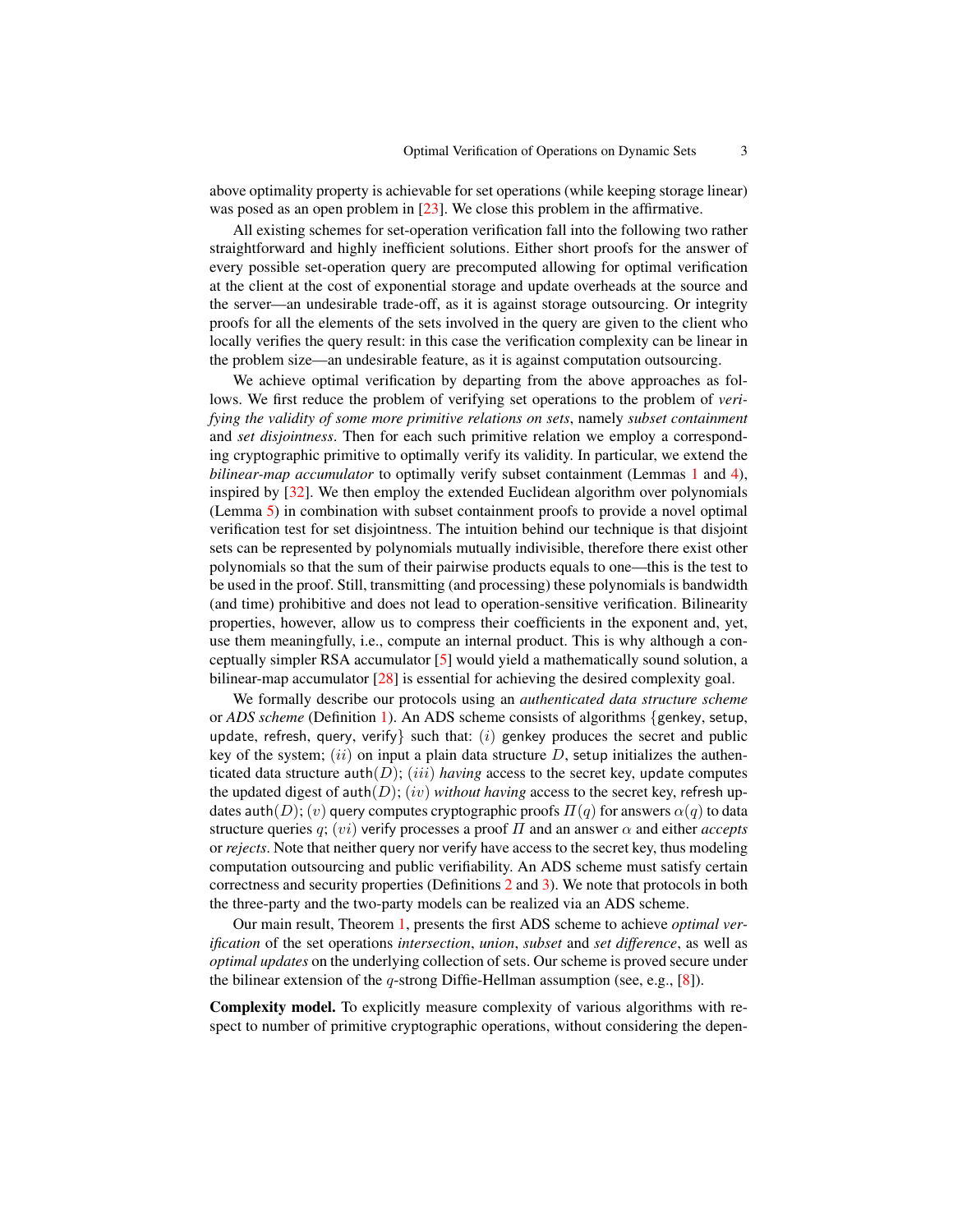<span id="page-3-1"></span>Table 1. Asymptotic access and group complexities of various ADS schemes for intersection queries on  $t = O(1)$  sets in a collection of m sets with answer size  $\delta$ . Here, M is the sum of sizes of all the sets and  $0 < \epsilon < 1$  is a constant. Also, all sizes of the intersected or updated sets are  $\Theta(n)$ ,  $|\Pi|$  denotes the size of the proof, and CR stands from "collision resistance".

|                     |             | setup   update, refresh                   | query                                | $ \mathsf{verify},   \Pi   $ | assumption              |
|---------------------|-------------|-------------------------------------------|--------------------------------------|------------------------------|-------------------------|
| [23, 38]            |             | $\parallel m+M \mid \log n + \log m \mid$ | $n + \log m$                         | $ n+\log m $                 | Generic CR              |
| $[26]$              | $m+M$       | $m+M$                                     |                                      | $\it n$                      | <b>Strong RSA</b>       |
| $\lceil 29 \rceil$  | $\ m^t+M\ $ | m                                         |                                      |                              | Discrete Log            |
| this work $\ m+M\ $ |             |                                           | $ n \log^3 n + m^{\epsilon} \log m $ | $\delta$                     | Bilinear $q$ -Strong DH |

dency on the security parameter, we adopt the complexity model used in memory checking [\[7,](#page-17-5)[14\]](#page-17-8), which has been only implicitly used in ADS literature. The *access complexity* of an algorithm is defined as the number of memory accesses performed during its execution on the authenticated data structure that is stored in an indexed memory of n cells.<sup>[6](#page-3-0)</sup> E.g., a Merkle tree [\[24\]](#page-18-11) has  $O(\log n)$  update access complexity since the update algorithm needs to read and write  $O(\log n)$  memory cells of the authenticated data structure, each cell storing exactly one hash value. The *group complexity* of a data collection (e.g., proof or ADS group complexity) is defined as the number of elementary data objects (e.g., hash values or elements in  $\mathbb{Z}_n$ ) contained in this collection. Note that although the access and group complexities are respectively related to the time and space complexities, the former are in principle smaller than the latter. This is because time and space complexities are counting number of bits and are always functions of the security parameter which, in turn, is always  $\Omega(\log n)$ . Therefore time and space complexities are always  $\Omega(\log n)$ , whereas access and group complexities can be  $O(1)$ . Finally, whenever it is clear from the context, we omit the terms "access" and "group".

Related work. The great majority of authenticated data structures involve the use of cryptographic hashing  $[2,7,18,20,39,23,27]$  $[2,7,18,20,39,23,27]$  $[2,7,18,20,39,23,27]$  $[2,7,18,20,39,23,27]$  $[2,7,18,20,39,23,27]$  $[2,7,18,20,39,23,27]$  $[2,7,18,20,39,23,27]$  or other primitives  $[17,31,32]$  $[17,31,32]$  $[17,31,32]$  to hierarchically compute over the outsourced data one or more digests. Most of these schemes incur verification costs that are proportional to the time spent to produce the query answer, thus they are not operation sensitive. Some bandwidth-optimal and operation-sensitive solutions for verification of various (e.g., range search) queries appear in  $[2,19]$  $[2,19]$ .

Despite the fact that privacy-related problems for set operations have been extensively studied in the cryptographic literature (e.g.,  $[9,15]$  $[9,15]$ ), existing work on the integrity dimension of set operations appears mostly in the database literature. In [\[23\]](#page-18-5), the importance of coming up with an operation-sensitive scheme is identified. In [\[26\]](#page-18-9), possibly the closest in context work to ours, set intersection, union and difference are authenticated with linear costs. Similar bounds appear in [\[38\]](#page-18-8). In [\[29\]](#page-18-10), a different approach is taken: In order to achieve operation-sensitivity, expensive pre-processing and exponential space are required (answers to all possible queries are signed). Finally, related to our work are non-membership proofs, both for the RSA [\[22\]](#page-18-18) and the bilinear-map [\[3](#page-17-12)[,13\]](#page-17-13) accumulators. A comparison of our work with existing schemes appears in Table [1.](#page-3-1)

<span id="page-3-0"></span><sup>6</sup> We use the term "access complexity" instead of the "query complexity" used in memory checking [\[7](#page-17-5)[,14\]](#page-17-8) to avoid ambiguity when referring to algorithm query of the ADS scheme. We also require that each memory cell can store up to  $O(poly(\log n))$  bits, a word size used in [\[7,](#page-17-5)[14\]](#page-17-8).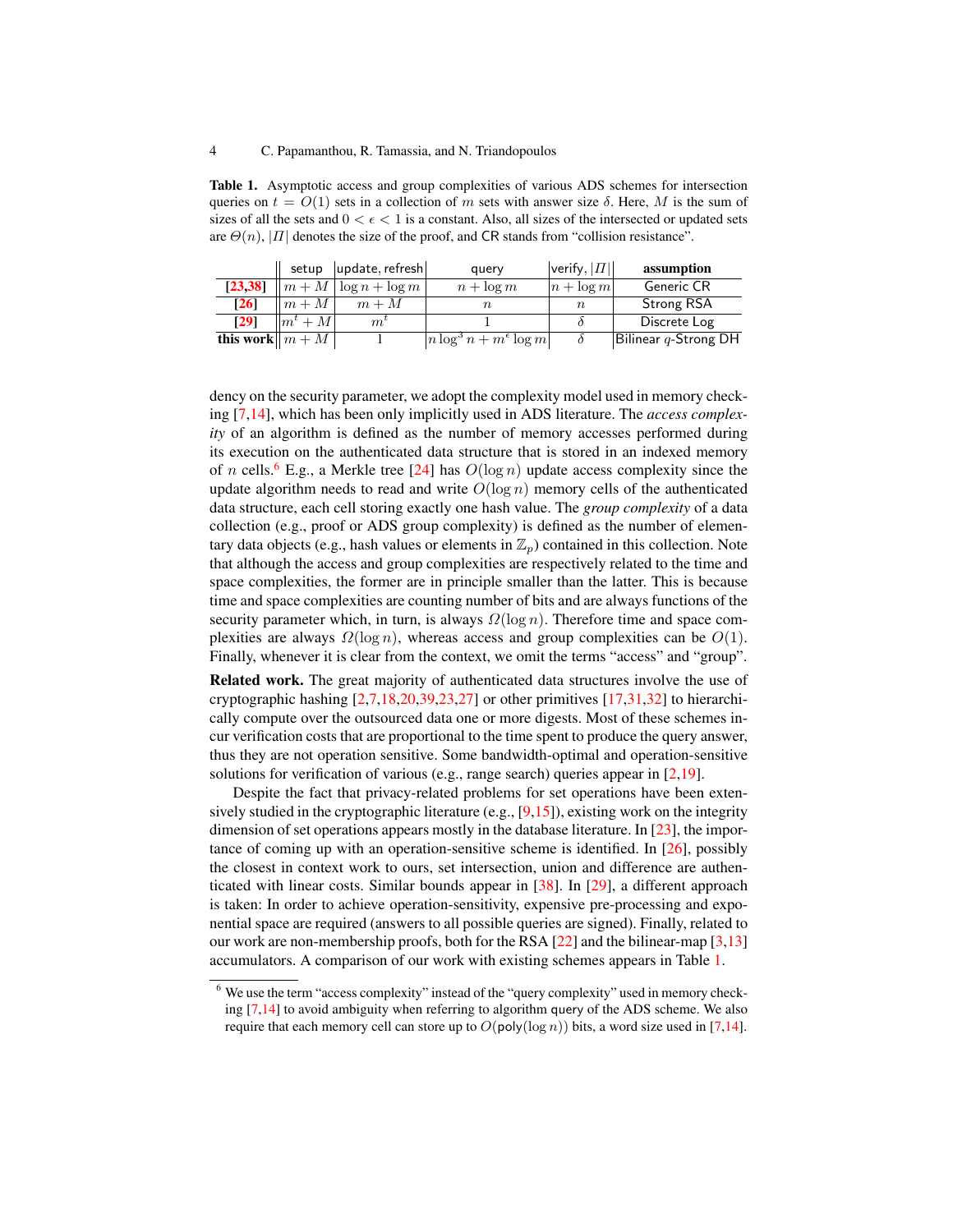# <span id="page-4-4"></span>2 Preliminaries

We denote with k the security parameter and with neg(k) a negligible function.<sup>[7](#page-4-1)</sup>

The bilinear-map accumulator. Let  $\mathbb G$  be a cyclic multiplicative group of prime order p, generated by element  $q \in \mathbb{G}$ . Let also G be a cyclic multiplicative group of the same order p, such that there exists a pairing  $e : \mathbb{G} \times \mathbb{G} \to \mathcal{G}$  with the following properties: (i) Bilinearity:  $e(P^a, Q^b) = e(P, Q)^{ab}$  for all  $P, Q \in \mathbb{G}$  and  $a, b \in \mathbb{Z}_p$ ; (ii) Nondegeneracy:  $e(g, g) \neq 1$ ; (iii) Computability: For all  $P, Q \in \mathbb{G}$ ,  $e(P, Q)$  is efficiently computable. We call  $(p, \mathbb{G}, \mathcal{G}, e, g)$  a tuple of bilinear pairing parameters, produced as the output of a probabilistic polynomial-time algorithm that runs on input  $1<sup>k</sup>$ .

In this setting, the bilinear-map accumulator [\[28\]](#page-18-7) is an efficient way to provide short *proofs of membership* for elements that belong to a set. Let  $s \in \mathbb{Z}_p^*$  be a randomly chosen value that constitutes the trapdoor in the scheme. The accumulator primitive accumulates elements in  $\mathbb{Z}_p - \{s\}$ , outputting a value that is an element in G. For a set of elements  $\mathcal X$  in  $\mathbb{Z}_p - \{s\}$  the accumulation value  $\operatorname{acc}(\mathcal X)$  of  $\mathcal X$  is defined as

$$
\mathrm{acc}(\mathcal{X}) = g^{\prod_{x \in \mathcal{X}} (x+s)}.
$$

Value acc(X) can be constructed using X and  $g, g^s, g^{s^2}, \ldots, g^{s^q}$  (through polynomial interpolation), where  $q > |\mathcal{X}|$ . Subject to  $\text{acc}(\mathcal{X})$  each element in X has a succinct membership proof. More generally, the *proof of subset containment* of a set  $S \subseteq \mathcal{X}$  for  $|S| = 1$ , this becomes a membership proof—is the *witness*  $(S, W_{S,X})$  where

<span id="page-4-6"></span><span id="page-4-5"></span>
$$
\mathsf{W}_{\mathcal{S},\mathcal{X}} = g^{\prod_{x \in \mathcal{X} - \mathcal{S}} (x+s)}.
$$
\n<sup>(1)</sup>

Subset containment of S in X can be checked through relation  $e(W_{\mathcal{S},\mathcal{X}}, g^{\prod_{x\in\mathcal{S}}(x+s)})\stackrel{?}{=}$  $e$  (acc(X), g) by any verifier with access only to public information. The security property of the bilinear-map accumulator, namely that computing fake but verifiable subset containment proofs is hard, can be proved using the *bilinear* q-strong Diffie-Hellman assumption, which is *slightly* stronger than the q-strong Diffie-Hellman assumption [\[8\]](#page-17-7).[9](#page-4-3)

Assumption 1 (Bilinear q-strong Diffie-Hellman assumption) *Let* k *be the security parameter and*  $(p, \mathbb{G}, \mathcal{G}, e, g)$  *be a tuple of bilinear pairing parameters. Given the ele-* $S^{m}$  *ments*  $g, g^{s}, \ldots, g^{s^{q}} \in \mathbb{G}$  *for some s chosen at random from*  $\mathbb{Z}_{p}^{*}$ *, where*  $q = \text{poly}(k)$ *, no* probabilistic polynomial-time algorithm can output a pair  $(a, e(g,g)^{1/(a+s)}) \in \mathbb{Z}_p{\times}\mathcal{G}$ , *except with negligible probability*  $\text{neg}(k)$ *.* 

We next prove the security of subset witnesses by generalizing the proof in [\[28\]](#page-18-7). Subset witnesses also appeared (independent of our work but without a proof) in [\[10\]](#page-17-14).

<span id="page-4-1"></span><span id="page-4-0"></span><sup>&</sup>lt;sup>7</sup> Function  $f : \mathbb{N} \to \mathbb{R}$  is neg(k) if and only if for any nonzero polynomial  $p(k)$  there exits N such that for all  $k > N$  it is  $f(k) < 1/p(k)$ .

<span id="page-4-2"></span> $\sum_{s=1}^{8} \prod_{x \in S_i} (x + s)$  is called *characteristic polynomial* of set  $S_i$  in the literature (e.g., see [\[25\]](#page-18-19)).

<span id="page-4-3"></span> $9 \nightharpoonup$  However, the plain q-strong Diffie-Hellman assumption [\[28\]](#page-18-7) suffices to prove just the *collision resistance* of the bilinear-map accumulator.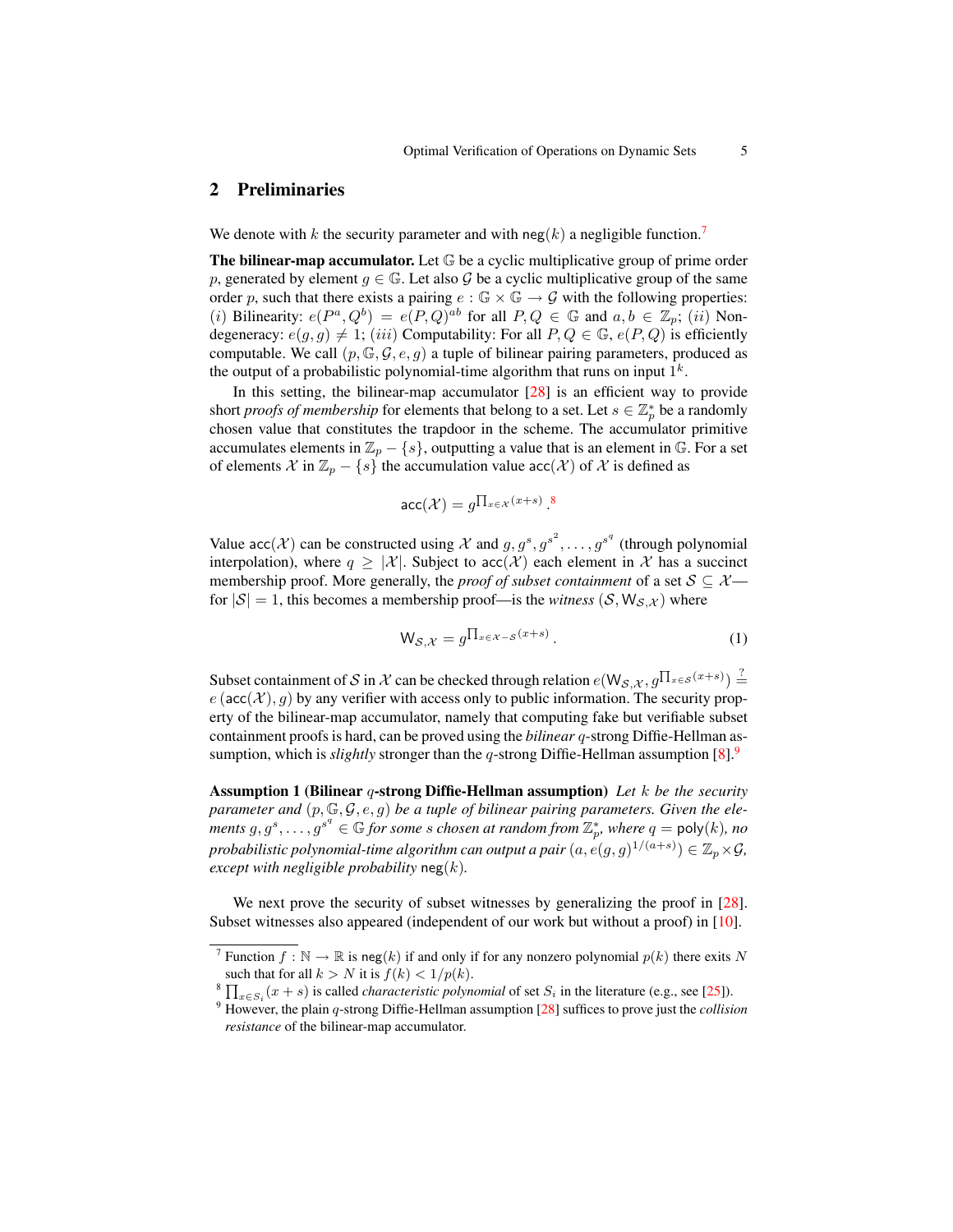**Lemma 1 (Subset containment)** Let k be the security parameter and  $(p, \mathbb{G}, \mathcal{G}, e, g)$  be *a tuple of bilinear pairing parameters. Given the elements*  $g, g^s, \ldots, g^{s^q} \in \mathbb{G}$  for some s chosen at random from  $\mathbb{Z}_p^*$  and a set of elements  $\mathcal X$  in  $\mathbb{Z}_p - \{s\}$  with  $q \geq |\mathcal X|$ , suppose *there is a probabilistic polynomial-time algorithm that finds*  $S$  *and* W *such that*  $S \nsubseteq \mathcal{X}$ and  $e(\mathsf{W}, g^{\prod_{x \in \mathcal{S}}(x+s)}) = e(\mathsf{acc}(\mathcal{X}), g)$ . Then there is a probabilistic polynomial-time *algorithm that breaks the bilinear* q*-strong Diffie-Hellman assumption.*

*Proof.* Suppose there is a probabilistic polynomial-time algorithm that computes such a set  $S = \{y_1, y_2, \ldots, y_\ell\}$  and a fake witness W. Let  $\mathcal{X} = \{x_1, x_2, \ldots, x_n\}$  and  $y_j \notin \mathcal{X}$ for some  $1 \leq j \leq \ell$ . This means that

$$
e(\mathsf{W}, g)\Pi_{y \in \mathcal{S}}(y+s) = e(g, g)^{(x_1+s)(x_2+s)\dots(x_n+s)}.
$$

Note that  $(y_j + s)$  does not divide  $(x_1 + s)(x_2 + s) \dots (x_n + s)$ . Therefore there exist polynomial  $Q(s)$  (computable in polynomial time) of degree  $n - 1$  and constant  $\lambda \neq 0$ , such that  $(x_1 + s)(x_2 + s) \dots (x_n + s) = Q(s)(y_i + s) + \lambda$ . Thus we have

<span id="page-5-0"></span>
$$
e(\mathsf{W},g)^{(y_j+s)}\Pi_{1\leq i\neq j\leq \ell}(y_i+s) = e(g,g)^{Q(s)(y_j+s)+\lambda} \Rightarrow
$$
  

$$
e(g,g)^{\frac{1}{y_j+s}} = \left[e(\mathsf{W},g)\Pi_{1\leq i\neq j\leq \ell}(y_i+s)}e(g,g)^{-Q(s)}\right]^{\lambda^{-1}}.
$$

Thus, this algorithm can break the bilinear q-strong Diffie-Hellman assumption.  $\square$ 

**Tools for polynomial arithmetic.** Our solutions use (modulo  $p$ ) polynomial arithmetic. We next present two results that are extensively used in our techniques, contributing to achieve the desired complexity goals. The first result on polynomial interpolation is derived using an FFT algorithm (see Preparata and Sarwate [\[34\]](#page-18-20)) that computes the DFT in a finite field (e.g.,  $\mathbb{Z}_p$ ) for arbitrary n and performing  $O(n \log n)$  field operations. We note that an *n*-th root of unity is not required to exist in  $\mathbb{Z}_p$  for this algorithm to work.

Lemma 2 (Polynomial interpolation with FFT [\[34\]](#page-18-20)) *Let*  $\prod_{i=1}^{n}(x_i + s) = \sum_{i=0}^{n} b_i s^i$ *be a degree-n polynomial. The coefficients*  $b_n \neq 0$ ,  $b_{n-1}$ , . . . ,  $b_0$  *of the polynomial can be computed with*  $O(n \log n)$  *complexity, given*  $x_1, x_2, \ldots, x_n$ *.* 

Lemma [2](#page-5-0) refers to an efficient process for computing the coefficients of a polynomial, given its roots  $x_1, x_2, \ldots, x_n$ . In our construction, we make use of this process a numbers of times, in particular, when, given some values  $x_1, x_2, \ldots, x_n$  to be accumulated, an untrusted party needs to compute  $g^{(x_1+s)(x_2+s)...(x_n+s)}$  without having access to s. However, access to  $g, g^s, \ldots, g^{s^n}$  (part of the public key) is allowed, and therefore computing the accumulation value boils down to a polynomial interpolation.

We next present a second result that will be used in our verification algorithms. Related to *certifying algorithms* [\[21\]](#page-18-2), this result states that if the vector of coefficients  $\mathbf{b} = [b_n, b_{n-1}, \dots, b_0]$  is claimed to be correct, then, given the vector of roots  $\mathbf{x} = [x_1, x_2, \dots, x_n]$ , with high probability, vector **b** can be certified to be correct with complexity asymptotically less than  $O(n \log n)$ , i.e., without an FFT computation from scratch. This is achieved with the following algorithm:

<span id="page-5-1"></span>Algorithm {accept, reject}  $\leftarrow$  certify(b, x, pk): The algorithm picks a random  $\kappa \in$  $\mathbb{Z}_p^*$ . If  $\sum_{i=0}^n b_i \kappa^i = \prod_{i=1}^n (x_i + \kappa)$ , then the algorithm accepts, else it rejects.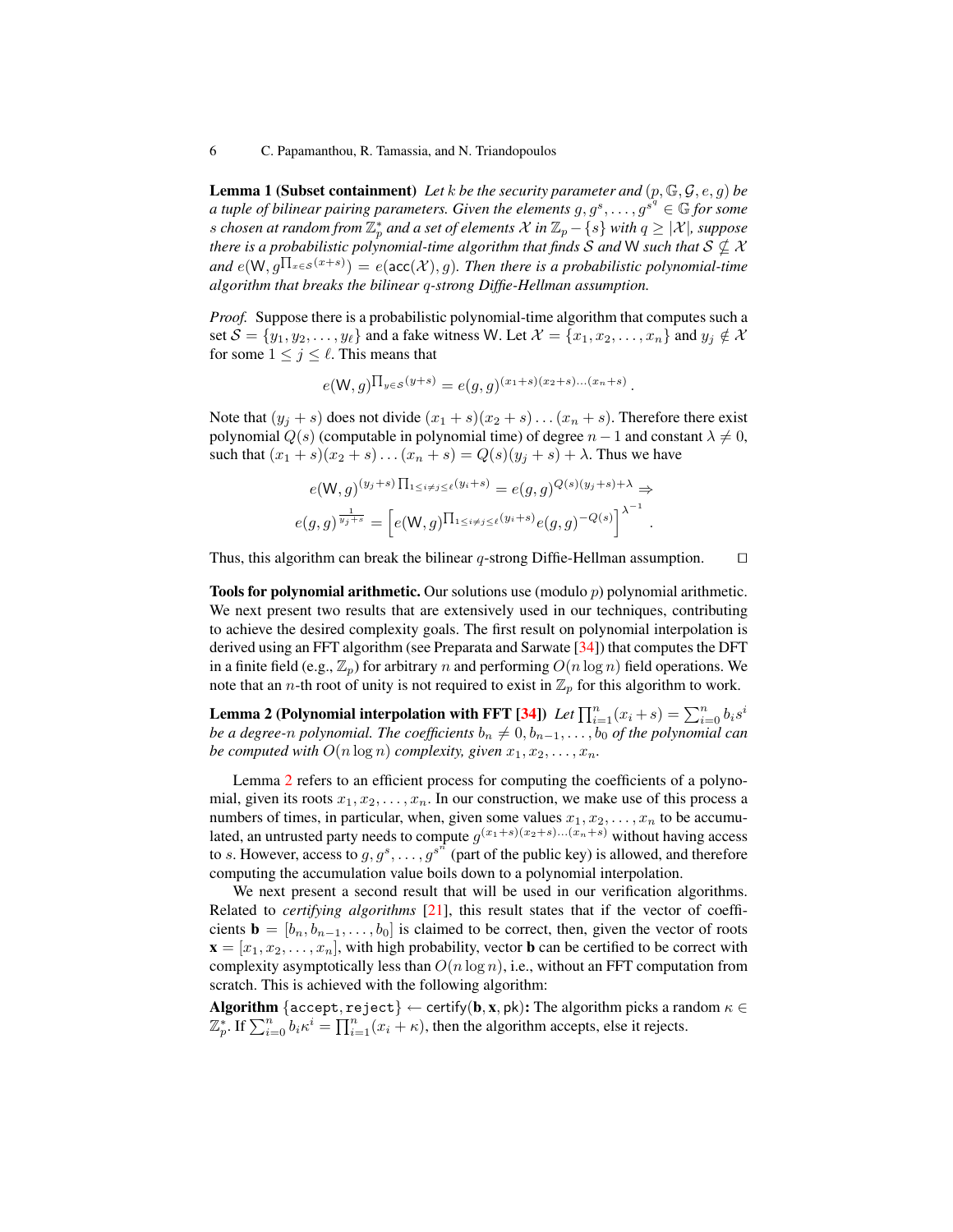**Lemma 3 (Polynomial coefficients verification)** *Let*  $\mathbf{b} = [b_n, b_{n-1}, \ldots, b_0]$  *and*  $\mathbf{x} =$  $[x_1, x_2, \ldots, x_n]$ . Algorithm certify(**b**, **x**, **pk**) has  $O(n)$  *complexity. Also, if* accept  $\leftarrow$  $\textsf{certify}(\mathbf{b}, \mathbf{x}, \mathsf{pk})$ , then  $b_n, b_{n-1}, \ldots, b_0$  are the coefficients of the polynomial  $\prod_{i=1}^n (x_i + b_i)$ s) with probability  $\Omega(1 - \text{neg}(k))$ .

Authenticated data structure scheme. We now define our *authenticated data structure scheme* (ADS scheme), as well as the correctness and security properties it must satisfy.

<span id="page-6-0"></span>Definition 1 (ADS scheme) *Let* D *be* any *data structure that supports queries* q *and updates* u*. Let* auth(D) *denote the resulting authenticated data structure and* d *the digest of the authenticated data structure, i.e., a constant-size description of* D*. An ADS scheme* A *is a collection of the following six probabilistic polynomial-time algorithms:*

- *1.*  $\{sk, pk\}$  ← genkey $(1<sup>k</sup>)$ : On input the security parameter k, it outputs a secret key sk *and a public key* pk*;*
- 2.  $\{ \text{auth}(D_0), d_0 \} \leftarrow \text{setup}(D_0, \text{sk}, \text{pk})$ : On input a (plain) data structure  $D_0$  and *the secret and public keys, it computes the authenticated data structure* auth $(D_0)$ *and the respective digest*  $d_0$  *of it;*
- 3.  $\{D_{h+1}, \textsf{auth}(D_{h+1}), d_{h+1}, \textsf{upd}\} \leftarrow \textsf{update}(u, D_h, \textsf{auth}(D_h), d_h, \textsf{sk}, \textsf{pk})$ : On in*put an update* u *on data structure*  $D_h$ *, the authenticated data structure* auth $(D_h)$ *, the digest*  $d_h$ , and the secret and public keys, it outputs the updated data struc*ture*  $D_{h+1}$  *along with the updated authenticated data structure* auth $(D_{h+1})$ *, the updated digest*  $d_{h+1}$  *and some relative information* upd;
- $4. \{D_{h+1}, \textsf{auth}(D_{h+1}), d_{h+1}\} \leftarrow \text{refresh}(u, D_h, \textsf{auth}(D_h), d_h, \textsf{upd}, \textsf{pk})$ : On input an update *u* on data structure  $D_h$ , the authenticated data structure auth $(D_h)$ , the *digest* dh*, relative information* upd *(output by* update*), and the public key, it outputs the updated data structure*  $D_{h+1}$  *along with the updated authenticated data structure* auth $(D_{h+1})$  *and the updated digest*  $d_{h+1}$ *;*
- 5.  $\{ \Pi(q), \alpha(q) \} \leftarrow$  query $(q, D_h, \text{auth}(D_h), \text{pk})$ : On input a query q on data struc*ture*  $D_h$ , the authenticated data structure auth $(D_h)$  and the public key, it returns *the answer*  $\alpha(q)$  *to the query, along with a proof*  $\Pi(q)$ *;*
- *6.* {accept, reject}  $\leftarrow$  verify $(q, \alpha, \Pi, d_h, \text{pk})$ *: On input a query q, an answer*  $\alpha$ *, a proof*  $\Pi$ , *a digest*  $d_h$  *and the public key, it outputs either* accept *or* reject.

Let {accept, reject}  $\leftarrow$  check $(q, \alpha, D_h)$  be an algorithm that decides whether  $\alpha$ is a correct answer for query q on data structure  $D<sub>h</sub>$  (check is not part of the definition of an ADS scheme). There are two properties that an ADS scheme should satisfy, namely *correctness* and *security* (intuition follows from signature schemes definitions).

<span id="page-6-2"></span><span id="page-6-1"></span>Definition 2 (Correctness) *Let* ASC *be an ADS scheme* {genkey*,*setup*,* update*,* refresh*,* query, verify*}. We say that the ADS scheme ASC is correct <i>if, for all*  $k \in \mathbb{N}$ *, for all*  $\{sk, pk\}$  *output by algorithm* genkey, for all  $D_h$ , auth $(D_h)$ ,  $d_h$  *output by one invocation of* setup *followed by polynomially-many invocations of refresh, where*  $h \geq 0$ *, for all queries* q and for all  $\Pi(q)$ ,  $\alpha(q)$  *output by* query $(q, D_h)$ , auth $(D_h)$ , pk)*, with all but negligible probability, whenever algorithm* check $(q, \alpha(q), D_h)$  *outputs* accept, so does *algorithm* verify $(q, \Pi(q), \alpha(q), d_h, \mathsf{pk})$ .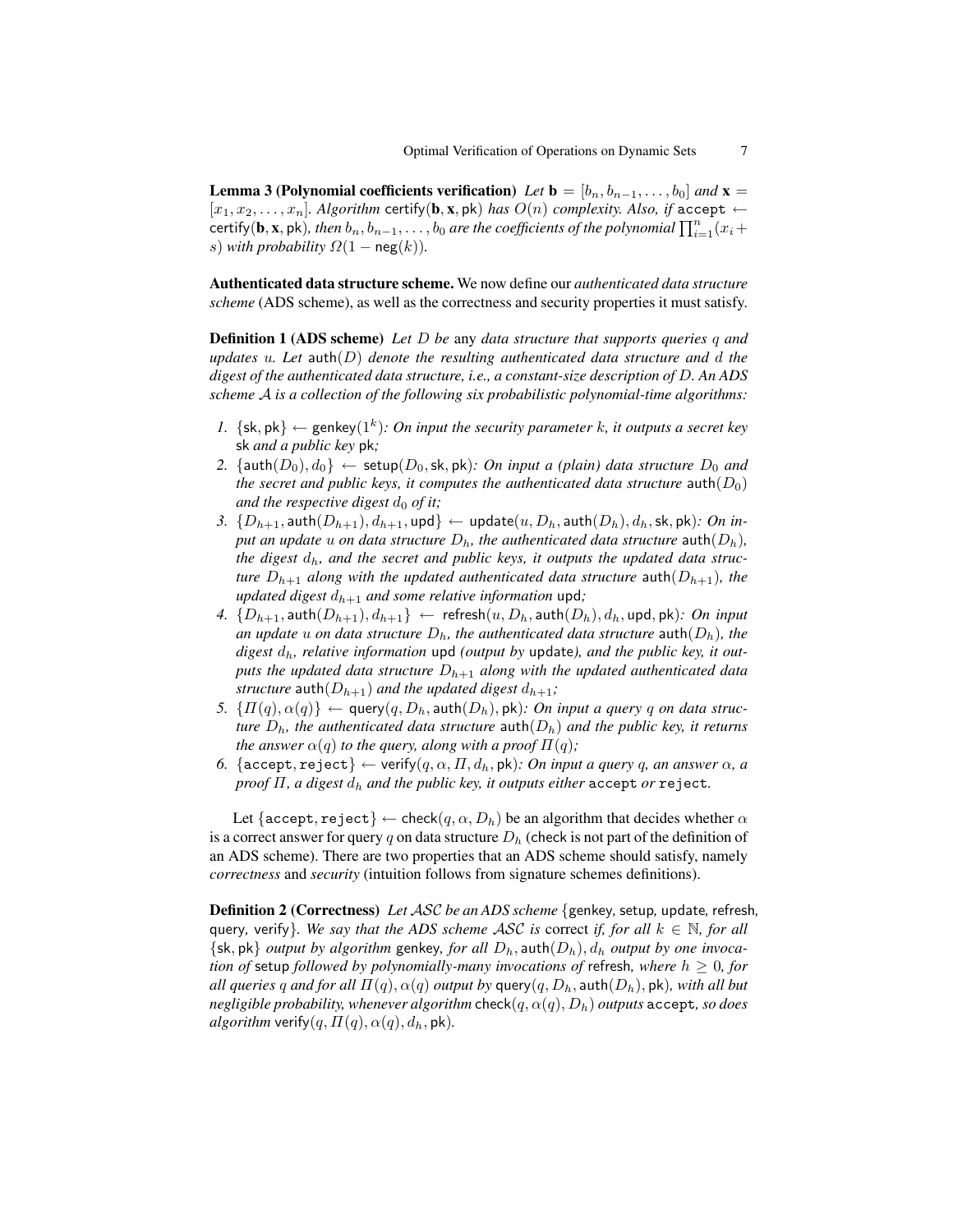Definition 3 (Security) *Let* ASC *be an ADS scheme* {genkey*,* setup*,* update*,* refresh*,* query, verify *}, k be the security parameter,*  $\nu(k)$  *be a negligible function and*  $\{sk, pk\} \leftarrow$ genkey(1<sup>k</sup> )*. Let also* Adv *be a probabilistic polynomial-time adversary that is only given* pk*. The adversary has unlimited access to all algorithms of* ASC*, except for algorithms* setup *and* update *to which he has only oracle access. The adversary picks an initial state of the data structure*  $D_0$  *and computes*  $D_0$ , **auth** $(D_0)$ ,  $d_0$  *through oracle access to algorithm* setup. Then, for  $i = 0, \ldots, h = \text{poly}(k)$ , Adv *issues an update*  $u_i$  in the data structure  $D_i$  and computes  $D_{i+1}$ , auth $(D_{i+1})$  and  $d_{i+1}$  through oracle *access to algorithm* update. Finally the adversary picks an index  $0 \le t \le h + 1$ , and *computes a query* q*, an answer* α *and a proof* Π*. We say that the ADS scheme* ASC *is* secure *if for all*  $k \in \mathbb{N}$ *, for all* {sk, pk} *output by algorithm* genkey*, and for any probabilistic polynomial-time adversary* Adv *it holds that*

$$
\Pr\left[\left\{q, \Pi, \alpha, t\right\} \leftarrow \mathsf{Adv}(1^k, \mathsf{pk}); \, \mathsf{accept} \leftarrow \mathsf{verify}(q, \alpha, \Pi, d_t, \mathsf{pk});\right] \le \nu(k). \quad (2)
$$
\n
$$
\mathsf{reject} \leftarrow \mathsf{check}(q, \alpha, D_t).
$$

### 3 Construction and algorithms

In this section we present an ADS scheme for set-operation verification. The underlying data structure for which we design our ADS scheme is called *sets collection*, and can be viewed as a generalization of the *inverted index* [\[4\]](#page-17-15) data structure.

Sets collection. The *sets collection* data structure consists of m sets, denoted with  $S_1, S_2, \ldots, S_m$ , each containing elements from a universe U. Without loss of generality we assume that the universe  $U$  is the set of nonnegative integers in the interval  $[m+1, p-1] - \{s\}$ ,<sup>[10](#page-7-0)</sup> where p is k-bit prime, m is the number of the sets in our collection that has bit size  $O(\log k)$ , k is the security parameter and s is the trapdoor of the scheme (see algorithm genkey). A set  $S_i$  does not contain duplicate elements, however an element  $x \in U$  can appear in more than one set. Each set is sorted and the total space needed is  $O(m + M)$ , where M is the sum of the sizes of the sets.

In order to get some intuition, we can view the sets collection as an *inverted index*. In this view, the elements are pointers to documents and each set  $S_i$  corresponds to a term  $w_i$  in the dictionary, containing the pointers to documents where term  $w_i$  appears. In this case,  $m$  is the number of terms being indexed, which is typically in the hundreds of thousands, while  $M$ , bounded from below by the number of documents being indexed, is typically in the billions. Thus, the more general terms "elements" and "sets" in a sets collection can be instantiated to the more specific "documents" and "terms".

The operations supported by the sets collection data structure consist of *updates* and *queries*. An update is either an *insertion* of an element into a set or a *deletion* of an element from a set. An update on a set of size n takes  $O(\log n)$  time. For simplicity, we assume that the number  $m$  of sets does not change after updates. A query is one of the following standard set operations: (i) *Intersection:* Given indices  $i_1, i_2, \ldots, i_t$ , return set  $I = S_{i_1} \cap S_{i_2} \cap \ldots \cap S_{i_t}$ ; (*ii*) *Union*: Given indices  $i_1, i_2, \ldots, i_t$ , return set  $\mathsf{U} = S_{i_1} \cup S_{i_2} \cup \ldots \cup S_{i_t}$ ; (*iii*) *Subset query:* Given indices *i* and *j*, return true if

<span id="page-7-0"></span> $10$  This choice simplifies the exposition; however, by using some collision-resistant hash function, universe  $U$  can be set to  $\mathbb{Z}_p - \{s\}.$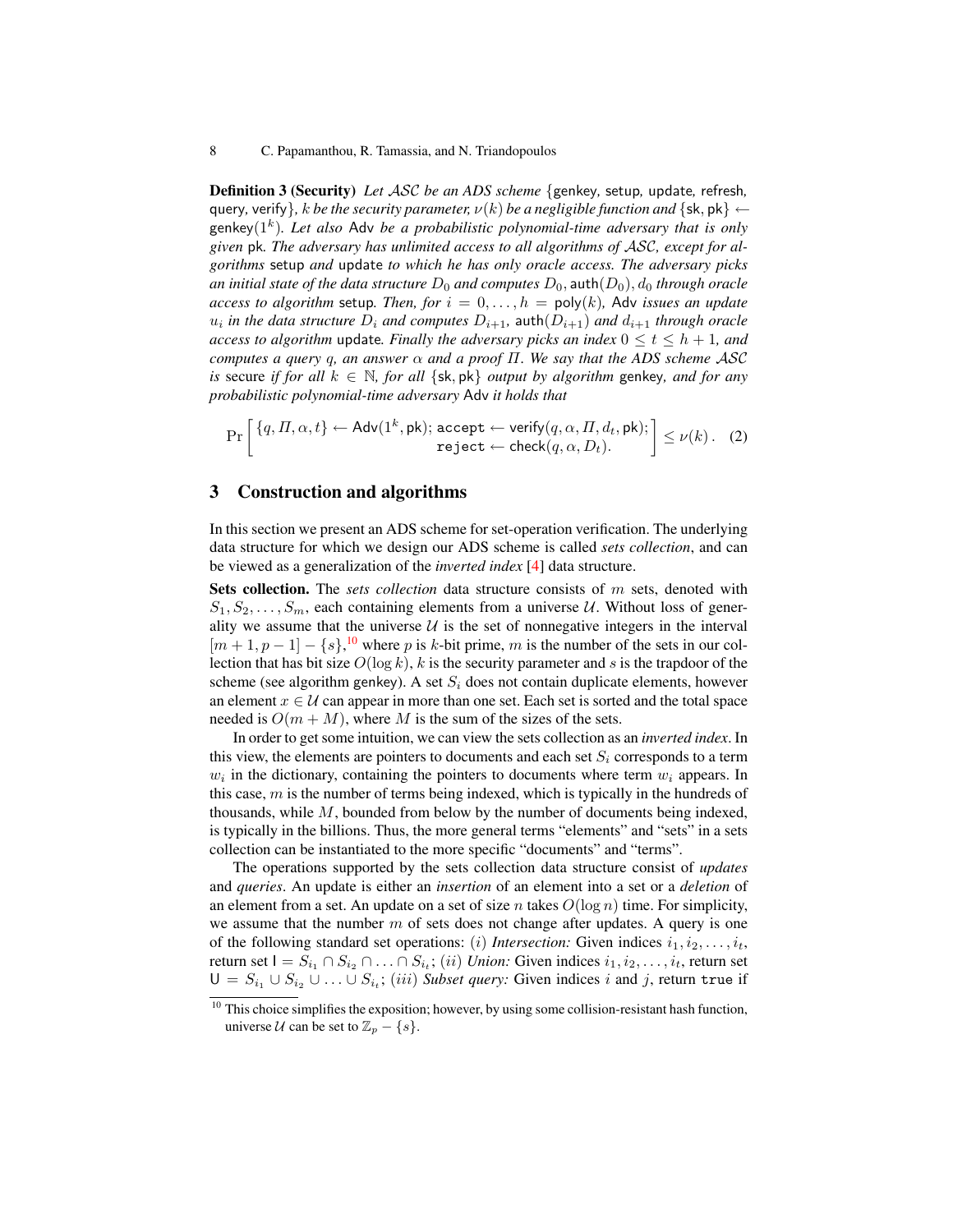$S_i \subseteq S_j$  and false otherwise; *(iv) Set difference:* Given indices i and j, return set  $D = S_i - S_j$ . For the rest of the paper, we denote with  $\delta$  the size of the answer to a query operation, i.e.,  $\delta$  is equal to the size of I, U, or D. For a subset query,  $\delta$  is  $O(1)$ .

We next detail the design of an ADS scheme ASC for the *sets collection* data structure. This scheme provides protocols for verifying the integrity of the answers to set operations in a dynamic setting where sets evolve over time through updates. The goal is to achieve optimality in the communication and verification complexity: a query with t parameters and answer size  $\delta$  should be verified with  $O(t + \delta)$  complexity, and at the same time query and update algorithms should be efficient as well.

### 3.1 Setup and updates

We describe an ADS scheme  $\mathcal{A}\mathcal{S}\mathcal{C} = \{\text{genkey}, \text{setup}, \text{update}, \text{refresh}, \text{query}, \text{verify}\}\$ for the sets collection data structure and we prove that its algorithms satisfy the complexities of Table [1.](#page-3-1) We begin with the algorithms that are related to the setup and the updates of the authenticated data structure.

Algorithm  $\{sk, pk\} \leftarrow$  genkey $(1^k)$ : Bilinear pairing parameters  $(p, \mathbb{G}, \mathcal{G}, e, g)$  are picked and an element  $s \in \mathbb{Z}_p^*$  is chosen at random. Subsequently, an one-to-one function  $h(\cdot)$ :  $\mathbb{G} \to \mathbb{Z}_p^*$  is used. This function simply outputs the bit description of the elements of G according to some canonical representation of G. Finally the algorithm outputs sk = s and pk = { $h(\cdot), p, \mathbb{G}, \mathcal{G}, e, g, g$ }, where vector g contains values

$$
\mathbf{g} = \left[ g^s, g^{s^2}, \dots, g^{s^q} \right],
$$

where  $q \ge \max\{m, \max_{i=1,\dots,m} \{|S_i|\}\}\.$  The algorithm has  $O(1)$  access complexity.

Algorithm  $\{D_0, \text{auth}(D_0), d_0\} \leftarrow \text{setup}(D_0, \text{sk}, \text{pk})$ : Let  $D_0$  be our initial data structure, i.e., the one representing sets  $S_1, S_2, \ldots, S_m$ . The authenticated data structure auth $(D_0)$  is built as follows. First, for each set  $S_i$  its accumulation value  $\operatorname{acc}(S_i) =$  $g^{\prod_{x \in S_i}(x+s)}$  is computed (see Section [2\)](#page-4-4). Subsequently, the algorithm picks a constant  $0 < \epsilon < 1$ . Let T be a tree that has  $l = \lceil 1/\epsilon \rceil$  levels and m leaves, numbered  $1, 2, \ldots, m$ , where m is the number of the sets of our sets collection data structure. Since T is a *constant-height* tree, the degree of any internal node of it is  $O(m^{\epsilon})$ . We call such a tree an *accumulation tree*, which was originally introduced (combined with different cryptography) in  $[32]$ . For each node of the tree v, the algorithm recursively computes the *digest*  $d(v)$  of v as follows. If v is a leaf corresponding to set  $S_i$ , where  $1 \leq i \leq m$ , the algorithm sets  $d(v) = \text{acc}(S_i)^{(i+s)}$ ; here, raising value  $\text{acc}(S_i)$  to exponent  $i + s$ , under the constraint that  $i \leq m$ , is done to also accumulate the index i of set  $S_i$  (and thus prove that  $acc(S_i)$  refers to  $S_i$ ). If node v is not a leaf, then

$$
d(v) = g^{\prod_{w \in \mathcal{N}(v)} (h(d(w) + s))}, \qquad (3)
$$

where  $\mathcal{N}(v)$  denotes the set of children of node v. The algorithm outputs all the sets  $S_i$  as the data structure  $D_0$ , and all the accumulation values  $\operatorname{acc}(S_i)$  for  $1 \leq i \leq m$ , the tree T and all the digests  $d(v)$  for all  $v \in T$  as the authenticated data structure auth( $D_0$ ). Finally, the algorithm sets  $d_0 = d(r)$  where r is the root of T, i.e.,  $d_0$  is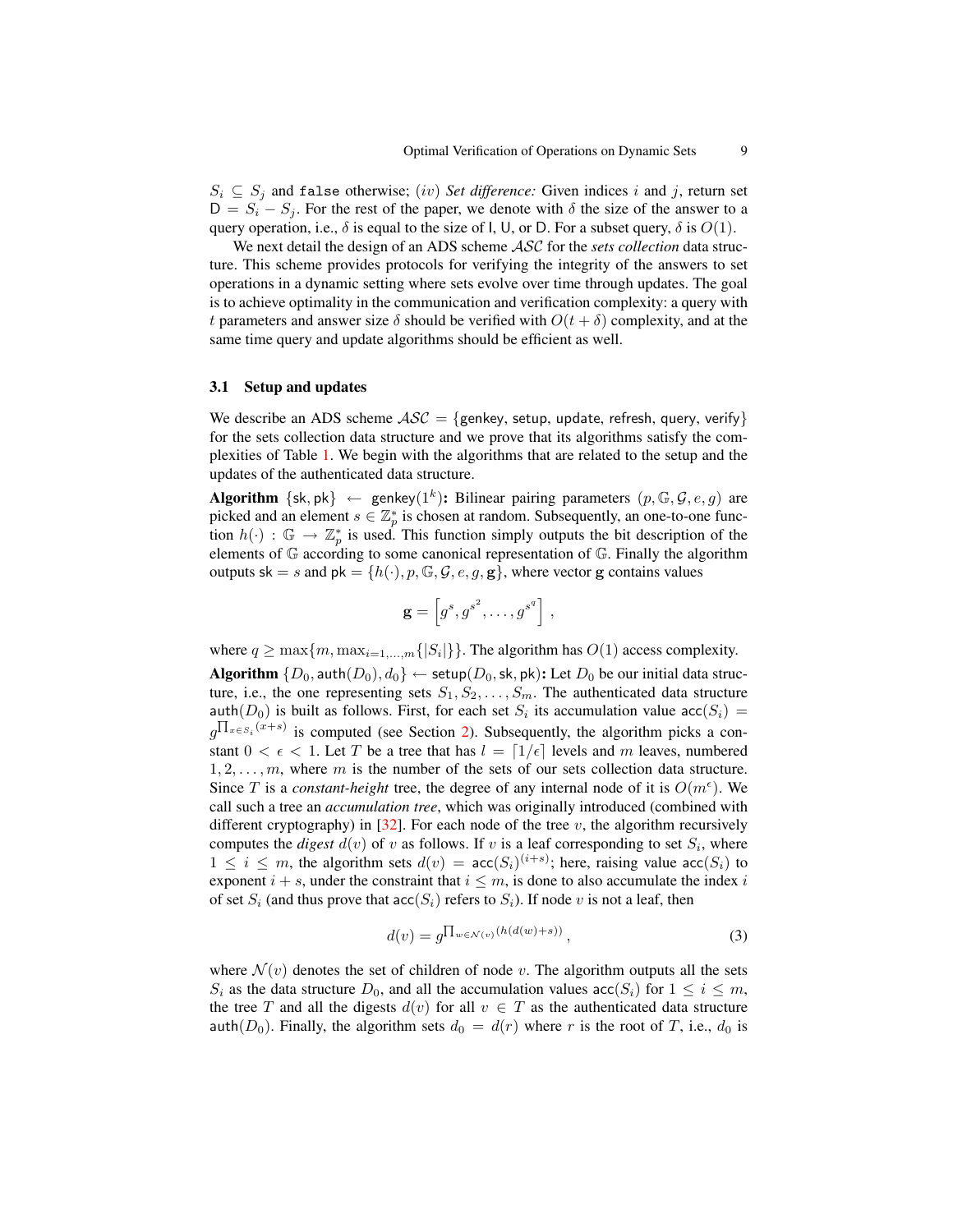the digest of the authenticated data structure (defined similarly as in a Merkle tree).<sup>[11](#page-9-0)</sup> The access complexity of the algorithm is  $O(m + M)$  (for postorder traversal of T and computation of  $\mathsf{acc}(S_i)$ ), where  $M = \sum_{i=1}^{m} |S_i|$ . The group complexity of  $\mathsf{auth}(D_0)$ is also  $O(m + M)$  since the algorithm stores one digest per node of T, T has  $O(m)$ nodes and there are M elements contained in the sets, as part of auth $(D_0)$ .

Algorithm  $\{D_{h+1}, \text{auth}(D_{h+1}), d_{h+1}, \text{upd}\} \leftarrow \text{update}(u, D_h, \text{auth}(D_h), d_h, \text{sk}, \text{pk})$ : We consider the update "insert element  $x \in \mathcal{U}$  into set  $S_i$ " (note that the same algorithm could be used for element deletions). Let  $v_0$  be the leaf node of  $T$  corresponding to set  $S_i$ . Let  $v_0, v_1, \ldots, v_l$  be the path in T from node  $v_0$  to the root of the tree, where  $l = \lceil 1/\epsilon \rceil$ . The algorithm initially sets  $d'(v_0) = \text{acc}(S_i)^{(x+s)}$ , i.e., it updates the accumulation value that corresponds to the updated set (note that in the case where  $x$  is deleted from  $S_i$ , the algorithm sets  $d'(v_0) = \text{acc}(S_i)^{(x+s)^{-1}}$ ). Then the algorithm sets

$$
d'(v_j) = d(v_j)^{(h(d'(v_{j-1})) + s)(h(d(v_{j-1})) + s)^{-1}} \text{ for } j = 1, ..., l,
$$
 (4)

where  $d(v_{j-1})$  is the current digest of  $v_{j-1}$  and  $d'(v_{j-1})$  is the updated digest of  $v_{j-1}$ .<sup>[12](#page-9-1)</sup> All these newly computed values (i.e., the new digests) are stored by the algorithm. The algorithm then outputs the new digests  $d'(v_{j-1}), j = 1, \ldots, l$ , along the path from the updated set to the root of the tree, as part of information upd. Information upd also includes x and  $d'(v_l)$ . The algorithm also sets  $d_{h+1} = d'(v_l)$ , i.e., the updated digest is the newly computed digest of the root of  $T$ . Finally the new authenticated data structure auth $(D_{h+1})$  is computed as follows: in the current authenticated data structure auth( $D_h$ ) that is input of the algorithm, the values  $d(v_{j-1})$  are overwritten with the new values  $d'(v_{j-1})$   $(j = 1, \ldots, l)$ , and the resulting structure is included in the output of the algorithm. The number of operations performed is proportional to  $1/\epsilon$ , therefore the complexity of the algorithm is  $O(1)$ .

Algorithm  $\{D_{h+1}, \text{auth}(D_{h+1}), d_{h+1}\} \leftarrow \text{refresh}(u, D_h, \text{auth}(D_h), d_h, \text{upd}, \text{pk})$ : We consider the update "insert element  $x \in \mathcal{U}$  into set  $S_i$ ". Let  $v_0$  be the node of T corresponding to set  $S_i$ . Let  $v_0, v_1, \ldots, v_l$  be the path in T from node  $v_0$  to the root of the tree. Using the information upd, the algorithm sets  $d(v_j) = d'(v_j)$  for  $j = 0, \ldots, l$ , i.e., it updates the digests that correspond to the updated path. Finally, it outputs the updated sets collection as  $D_{h+1}$ , the updated digests  $d(v_i)$  (along with the ones that belong to the nodes that are not updated) as  $\text{auth}(D_{h+1})$  and  $d'(v_l)$  (contained in upd) as  $d_{h+1}$ .<sup>[13](#page-9-2)</sup> The algorithm has  $O(1)$  complexity as the number of performed operations is  $O(1/\epsilon)$ .

### 3.2 Authenticity of accumulation values

So far we have described the authenticated data structure  $\text{auth}(D_h)$  that our ADS scheme  $\mathcal{A}\mathcal{S}\mathcal{C}$  will use for set-operation verifications. Overall, auth $(D_h)$  comprises a set

<span id="page-9-0"></span><sup>&</sup>lt;sup>11</sup> Digest  $d(r)$  is a "secure" succinct description of the set collection data structure. Namely, the accumulation tree protects the integrity of values  $\operatorname{acc}(S_i)$ ,  $1 \leq i \leq m$ , and each accumulation value  $\operatorname{acc}(S_i)$  protects the integrity of the elements contained in set  $S_i$ .

<span id="page-9-1"></span> $12$  Note that these update computations are efficient because update has access to secret key  $s$ .

<span id="page-9-2"></span><sup>&</sup>lt;sup>13</sup> Note that information upd is not *required* for the execution of refresh, but is rather used for efficiency. Without access to upd, algorithm refresh could compute the updated values  $d(v_i)$ using polynomial interpolation, which would have  $O(m^{\epsilon} \log m)$  complexity (see Lemma [2\)](#page-5-0).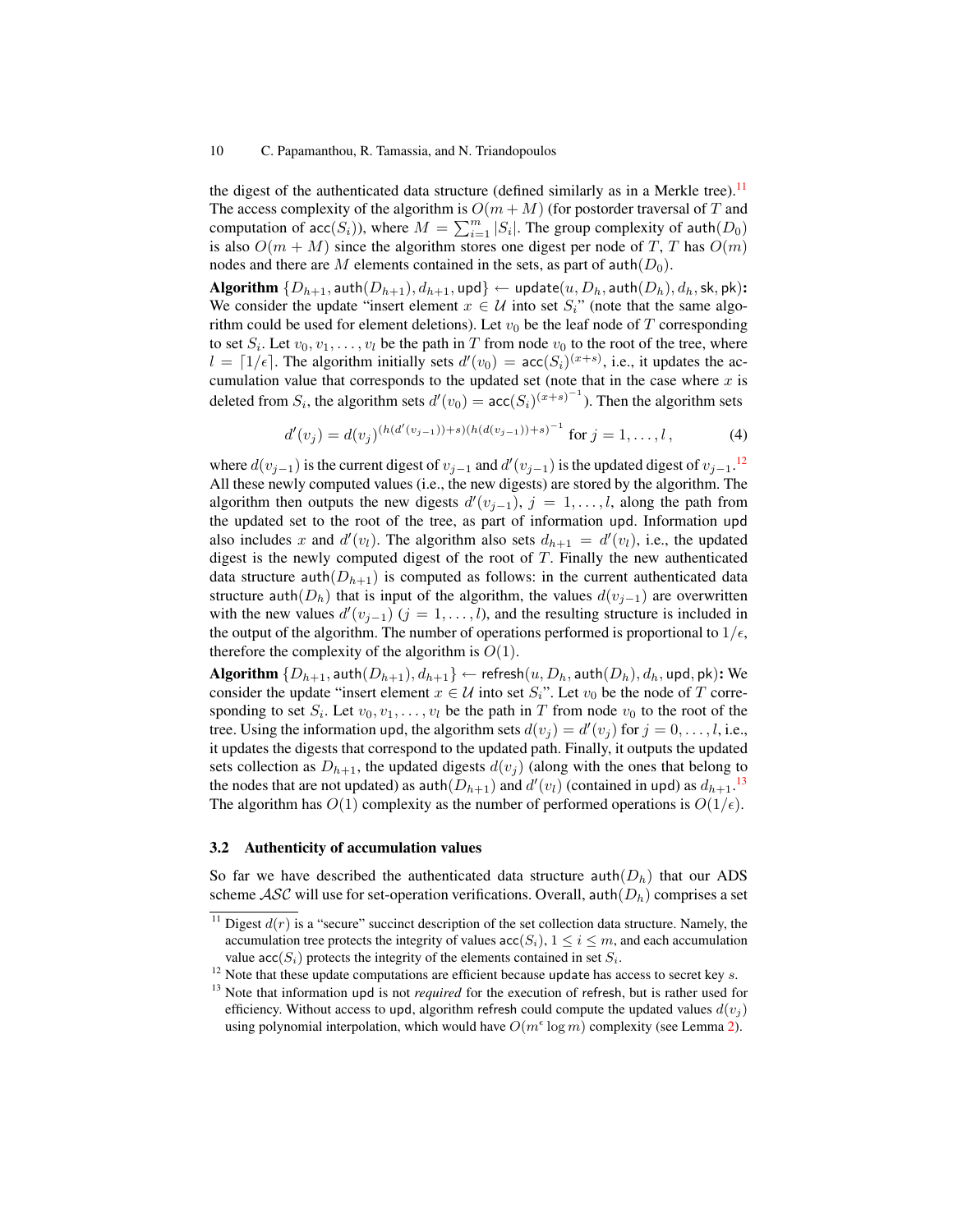of  $m$  accumulation values acc $(S_i)$ , one for each set  $S_i$ ,  $i=1,\ldots,m,$  and a set of  $O(m)$ digests  $d(v)$ , one for each internal node v of the accumulation tree T. Our proof construction and verification protocols for set operations (described in Section [3.3\)](#page-10-1) make use of the accumulation values  $\operatorname{acc}(S_i)$  (subject to which subset-containment witnesses can be defined), and therefore it is required that the authenticity of each such value can be verified. Tree T serves this exact role by providing short correctness proofs for each value  $\text{acc}(S_i)$  stored at leaf i of T, this time subject to the (global) digest  $d_h$  stored at the root of T. We next provide the details related to proving the authenticity of  $\text{acc}(S_i)$ .

The *correctness proof*  $\Pi_i$  of accumulation value  $\operatorname{acc}(S_i)$ ,  $1 \leq i \leq m$ , is a collection of  $O(1)$  bilinear-map accumulator witnesses (as defined in Section [2\)](#page-4-4). In particular,  $\Pi_i$ is set to be the ordered sequence  $\Pi = (\pi_1, \pi_2, \dots, \pi_l)$ , where  $\pi_j$  is the pair of the digest of node  $v_{j-1}$  and a witness that authenticates  $v_{j-1}$ , subject to node  $v_j$ , in the path  $v_0, v_1, \ldots, v_l$  defined by leaf  $v_0$  storing accumulation value  $\text{acc}(S_i)$  and the root  $v_l$  of T. Conveniently,  $\pi_j$  is defined as  $\pi_j = (\beta_j, \gamma_j)$ , where

<span id="page-10-2"></span>
$$
\beta_j = d(v_{j-1}) \text{ and } \gamma_j = \mathsf{W}_{v_{j-1}(v_j)} = g^{\prod_{w \in \mathcal{N}(v_j) - \{v_{j-1}\}} (h(d(w)) + s)}.
$$
 (5)

Note that  $\pi_j$  is the witness for a subset of *one* element, namely  $h(d(v_{j-1}))$  (recall,  $d(v_0) = \text{acc}(S_i)^{(i+s)}$ ). Clearly, pair  $\pi_j$  has group complexity  $O(1)$  and can be constructed using polynomial interpolation with  $O(m^{\epsilon} \log m)$  complexity, by Lemma [2](#page-5-0) and since  $v_j$  has degree  $O(m^{\epsilon})$ . Since  $\overline{H}_i$  consists of  $O(1)$  such pairs, we conclude that the proof  $\overline{H}_i$  for an accumulation value  $\operatorname{acc}(S_i)$  can be constructed with  $O(m^{\epsilon} \log m)$ complexity and has  $O(1)$  group complexity. The following algorithms queryTree and verifyTree are used to formally describe the construction and respectively the verification of such correctness proofs. Similar methods have been described in [\[32\]](#page-18-6).

 ${\bf Algorithm \{ {\it \Pi}_i, \alpha_i\} \leftarrow$  query ${\sf Tree}(i, D_h, {\sf {auth}}(D_h), {\sf pk}) {\sf : }$  Let  $v_0, v_1, \ldots, v_l$  be the path of T from the node storing  $\operatorname{acc}(S_i)$  to the root of T. The algorithm computes  $\Pi_i$  by setting  $\Pi_i = (\pi_1, \pi_2, \dots, \pi_l)$ , where  $\pi_j = (d(v_{j-1}), \mathsf{W}_{v_{j-1}(v_j)})$  and  $\mathsf{W}_{v_{j-1}(v_j)}$  is given in Equation [5](#page-10-2) and computed by Lemma [2.](#page-5-0) Finally, the algorithm sets  $\alpha_i = \text{acc}(S_i)$ .

Algorithm {accept, reject} ← verifyTree(i, α<sup>i</sup> , Π<sup>i</sup> , dh, pk): Let the proof be Π<sup>i</sup> =  $(\pi_1, \pi_2, \ldots, \pi_l)$ , where  $\pi_j = (\beta_j, \gamma_j)$ . The algorithm outputs reject if one of the following is true: (i)  $e(\beta_1, g) \neq e(\alpha_i, g^i g^s)$ ; or (ii)  $e(\beta_j, g) \neq e(\gamma_{j-1}, g^{h(\beta_{j-1})} g^s)$ for some  $2\leq j\leq l;$  or  $(iii)$   $e(d_h,g)\neq e\left( \gamma_l,g^{h(\beta_l)}g^{s}\right) .$  Otherwise, it outputs accept.

<span id="page-10-0"></span>We finally provide some complexity and security properties that hold for the correctness proofs of the accumulated values. The following result is used as a building block to derive the complexity of our scheme and prove its security (Theorem [1\)](#page-14-0).

**Lemma 4** Algorithm queryTree runs with  $O(m^{\epsilon} \log m)$  access complexity and outputs *a proof of* O(1) *group complexity. Moreover algorithm* verifyTree *has* O(1) *access complexity. Finally, for any adversarially chosen proof*  $\Pi_i$  ( $1 \leq i \leq m$ ), if accept  $\leftarrow$ verify  $\mathsf{Tree}(i, \alpha_i, \Pi_i, d_h, \mathsf{pk})$ *, then*  $\alpha_i = \mathsf{acc}(S_i)$  *with probability*  $\Omega(1 - \mathsf{neg}(k))$ *.* 

### <span id="page-10-1"></span>3.3 Queries and verification

With the correctness proofs of accumulation values at hand, we complete the description of our scheme ASC by presenting the algorithms that are related to the construction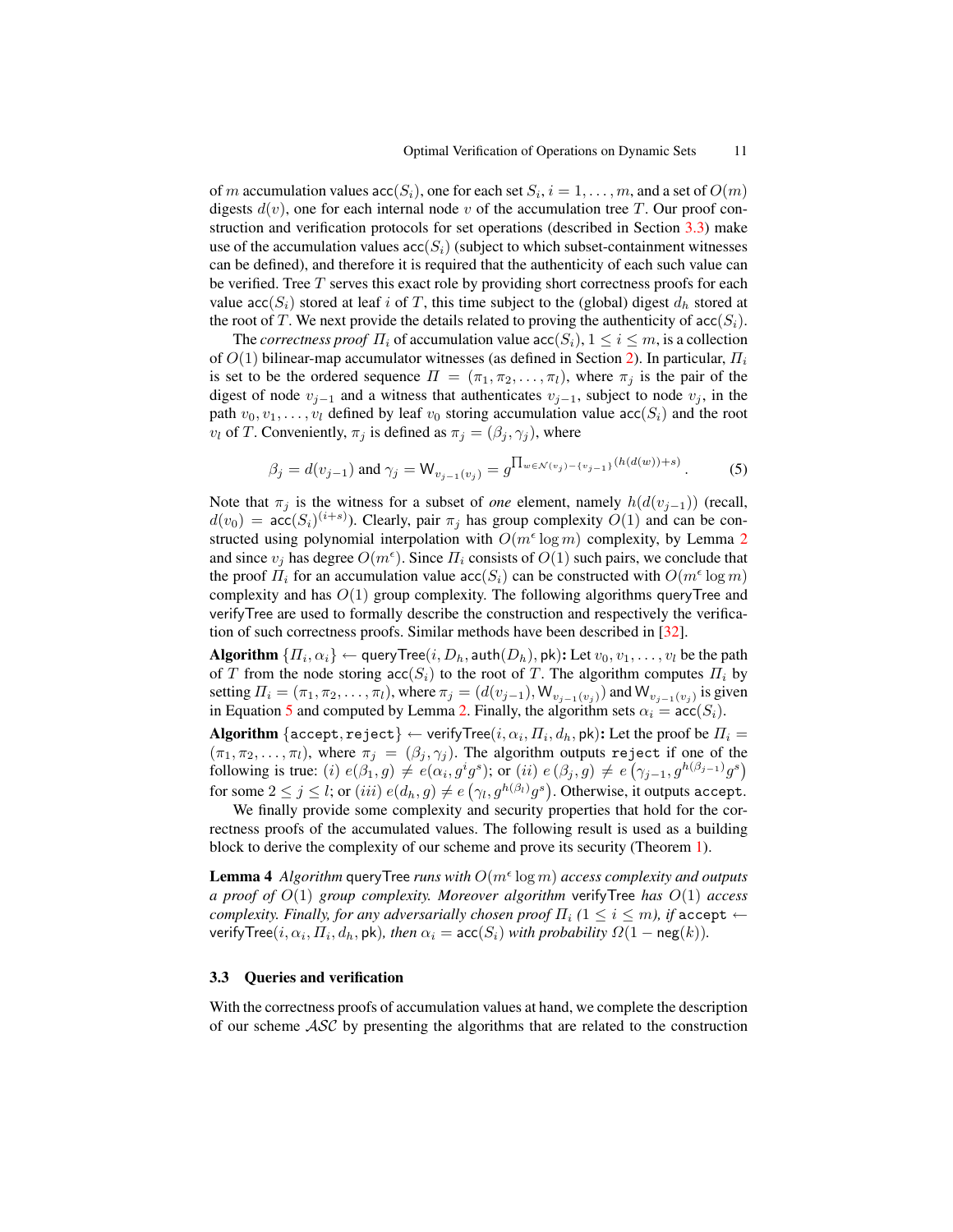and verification of proofs attesting the correctness of set operations. These proofs are efficiently constructed using the authenticated data structure presented earlier, and they have optimal size  $O(t + \delta)$ , where t and  $\delta$  are the sizes of the query parameters and the answer. In the rest of the section, we focus on the detailed description of the algorithms for an *intersection* and a *union* query, but due to space limitations, we omit the details of the *subset* and the *set difference* query. We note, however, that the treatment of the subset and set difference queries is analogous to that of the intersection and union queries.

The parameters of an intersection or a union query are t indices  $i_1, i_2, \ldots, i_t$ , with  $1 \leq t \leq m$ . To simplify the notation, we assume without loss of generality that these indices are  $1, 2, ..., t$ . Let  $n_i$  denote the size of set  $S_i$  ( $1 \le i \le t$ ) and let  $N = \sum_{i=1}^t n_i$ . Note that the size  $\delta$  of the intersection or union is always  $O(N)$  and that operations can be performed with  $O(N)$  complexity, by using a generalized merge.

**Intersection query.** Let  $I = S_1 \cap S_2 \cap \ldots \cap S_t = \{y_1, y_2, \ldots, y_\delta\}$ . We express the correctness of the set intersection operation by means of the following two conditions:

<span id="page-11-1"></span>**Subset condition:** 
$$
1 \subseteq S_1 \land 1 \subseteq S_2 \land ... \land 1 \subseteq S_t;
$$
 (6)

**Completeness condition:** 
$$
(S_1 - I) \cap (S_2 - I) \cap ... \cap (S_t - I) = \emptyset
$$
. (7)

The completeness condition in Equation [7](#page-11-1) is necessary since set I must contain *all* the common elements. Given an intersection I, and for every set  $S_j$ ,  $1 \leq i \leq t$ , we define the degree- $n_i$  polynomial

<span id="page-11-2"></span>
$$
P_j(s) = \prod_{x \in S_j - 1} (x + s).
$$
 (8)

The following result is based on the extended Euclidean algorithm over polynomials and provides our core verification test for checking the correctness of set intersection.

<span id="page-11-0"></span>**Lemma 5** Set *l* is the intersection of sets  $S_1, S_2, \ldots, S_t$  if and only if there exist polyno*mials*  $q_1(s), q_2(s), \ldots, q_t(s)$  *such that*  $q_1(s)P_1(s) + q_2(s)P_2(s) + \ldots + q_t(s)P_t(s) = 1$ , *where*  $P_i(s)$ ,  $j = 1, \ldots, t$ , are defined in Equation [8.](#page-11-2) Moreover, the polynomials  $q_1(s), q_2(s), \ldots, q_t(s)$  *can be computed with*  $O(N \log^2 N \log \log N)$  *complexity.* 

Using Lemmas [2](#page-5-0) and [5](#page-11-0) we next construct efficient proofs for both conditions in Equations [6](#page-11-1) and [7.](#page-11-1) In turn, the proofs are directly used to define the algorithms query and verify of our ADS scheme ASC for *intersection* queries.

**Proof of subset condition.** For each set  $S_j$ ,  $1 \leq j \leq t$ , the *subset witnesses*  $W_{1,j}$  =  $g^{P_j(s)} = g^{\prod_{x \in S_j-1}(x+s)}$  are computed, each with  $O(n_j \log n_j)$  complexity, by Lemma [2.](#page-5-0) (Recall,  $W_{1,j}$  serves as a proof that I is a subset of set  $S_j$ .) Thus, the total complexity for computing all t required subset witnesses is  $O(N \log N)$ , where  $N = \sum_{i=1}^{t} n_i$ .<sup>[14](#page-11-3)</sup> **Proof of completeness condition.** For each  $q_i(s)$ ,  $1 \leq j \leq t$ , as in Lemma [5](#page-11-0) satisfying  $q_1(s)P_1(s) + q_2(s)P_2(s) + \ldots + q_t(s)P_t(s) = 1$ , the *completeness witnesses*  $F_{1,j} =$  $g^{q_j(s)}$  are computed, by Lemma [5](#page-11-0) with  $O(N \log^2 N \log \log N)$  complexity.

<span id="page-11-3"></span><sup>&</sup>lt;sup>14</sup> This is because  $\sum n_j \log n_j \leq \log N \sum n_j = N \log N$ .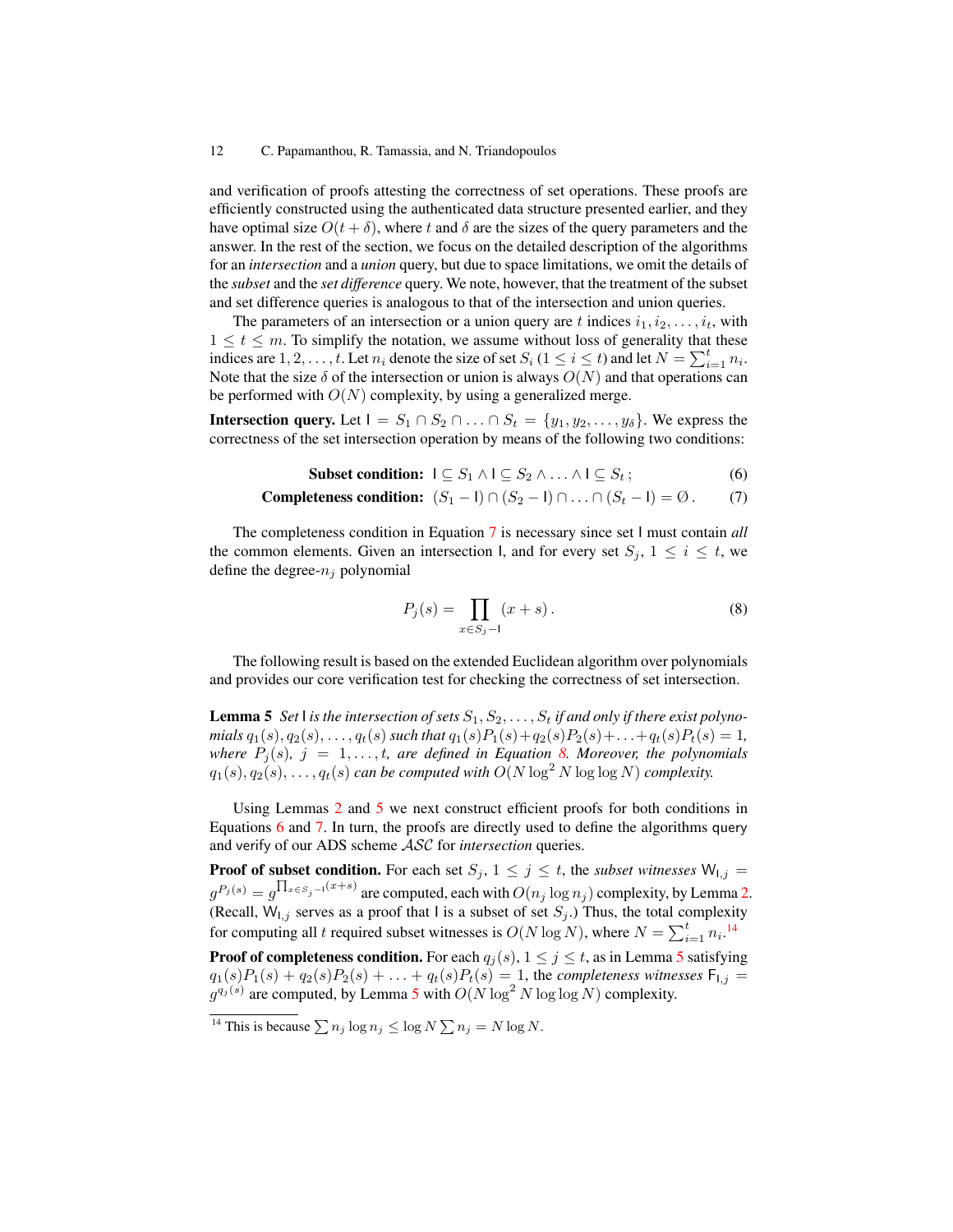**Algorithm**  $\{\Pi(q), \alpha(q)\}$   $\leftarrow$  query $(q, D_h, \text{auth}(D_h), \text{pk})$  (**Intersection**): Query q consists of t indices  $\{1, 2, \ldots, t\}$ , asking for the intersection I of  $S_1, S_2, \ldots, S_t$ . Let I =  $\{y_1, y_2, \ldots, y_\delta\}$ . Then  $\alpha(q) = I$ , and the proof  $\Pi(q)$  consists of the following parts.

- 1. *Coefficients*  $b_{\delta}, b_{\delta-1}, \ldots, b_0$  of polynomial  $(y_1 + s)(y_2 + s) \ldots (y_{\delta} + s)$  that is associated with the intersection  $I = \{y_1, y_2, \ldots, y_\delta\}$ . These are computed with  $O(\delta \log \delta)$  complexity (Lemma [2\)](#page-5-0) and they have  $O(\delta)$  group complexity.
- 2. *Accumulation values*  $\text{acc}(S_j)$ ,  $j = 1, \ldots, t$ , which are associated with sets  $S_j$ , along with their respective *correctness proofs*  $\Pi_j$ . These are computed by calling algorithm query $\mathsf{Tree}(j, D_h, \mathsf{auth}(D_h), \mathsf{pk}), \text{ for } j = 1, \ldots, t, \text{ with } O(tm^{\epsilon} \log m)$ total complexity and they have  $O(t)$  total group complexity (Lemma [4\)](#page-10-0).
- 3. *Subset witnesses*  $W_{1,j}$ ,  $j = 1, \ldots, t$ , which are associated with sets  $S_j$  and intersection I (see proof of subset condition). These are computed with  $O(N \log N)$ complexity and have  $O(t)$  total group complexity (Lemma [2\)](#page-5-0).
- 4. *Completeness witnesses*  $F_{1,j}$ ,  $j = 1, \ldots, t$ , which are associated with polynomials  $q_i(s)$  of Lemma [5](#page-11-0) (see proof of completeness condition). These are computed with  $O(N \log^2 N \log \log N)$  complexity and have  $O(t)$  group complexity (Lemma [5\)](#page-11-0).

Algorithm {accept, reject}  $\leftarrow$  verify $(q, \alpha, \Pi, d_h, \text{pk})$  (Intersection): Verifying the result of an intersection query includes the following steps.

- 1. First, the algorithm uses the coefficients  $\mathbf{b} = [b_{\delta}, b_{\delta-1}, \ldots, b_0]$  and the answer  $\alpha(q) = \{y_1, y_2, \dots, y_\delta\}$  as an input to algorithm certify(**b**,  $\alpha(q)$ , pk), in order to certify the validity of  $b_\delta, b_{\delta-1}, \ldots, b_0$ . If certify outputs reject, the algorithm also outputs reject.<sup>[15](#page-12-0)</sup> This step has  $O(\delta)$  complexity (Lemma [3\)](#page-5-1).
- 2. Subsequently, the algorithm uses the proof  $\Pi_i$  to verify the correctness of acc( $S_i$ ), by running algorithm verifyTree(j,  $\operatorname{acc}(S_j)$ ,  $\Pi_j$ ,  $d_h$ ,  $\operatorname{pk}$ ) for  $j = 1, \ldots, t$ . If, for some j, verify Tree running on  $\operatorname{acc}(S_i)$  outputs reject, the algorithm also outputs reject. This step has  $O(t)$  complexity (Lemma [4\)](#page-10-0).
- 3. Next, the algorithm checks the subset condition:  $16$

$$
e\left(\prod_{i=0}^{\delta}\left(g^{s^i}\right)^{b_i}, \mathsf{W}_{\mathsf{I},j}\right) \stackrel{?}{=} e\left(\mathsf{acc}(S_j), g\right), \text{ for } j = 1, \ldots, t. \tag{9}
$$

If, for some j, the above check on subset witness  $W_{1,j}$  fails, the algorithm outputs reject. This step has  $O(t + \delta)$  complexity.

4. Finally, the algorithm checks the completeness condition:

<span id="page-12-2"></span>
$$
\prod_{j=1}^{t} e(W_{l,j}, \mathsf{F}_{l,j}) \stackrel{?}{=} e(g, g).
$$
 (10)

If the above check on the completeness witnesses  $F_{1,j}$ ,  $1 \leq j \leq t$ , fails, the algorithm outputs reject. Or, if this relation holds, the algorithm outputs accept, i.e., it accepts  $\alpha(q)$  as the *correct* intersection. This step has  $O(t)$  complexity.

<span id="page-12-0"></span><sup>&</sup>lt;sup>15</sup> Algorithm certify is used to achieve optimal verification and avoid an  $O(\delta \log \delta)$  FFT computation from scratch.

<span id="page-12-1"></span><sup>&</sup>lt;sup>16</sup> Group element  $\prod_{i=0}^{\delta} g^{s^i b_i} = g^{(y_1+s)(y_2+s)\dots(y_\delta+s)}$  is computed once with  $O(\delta)$  complexity.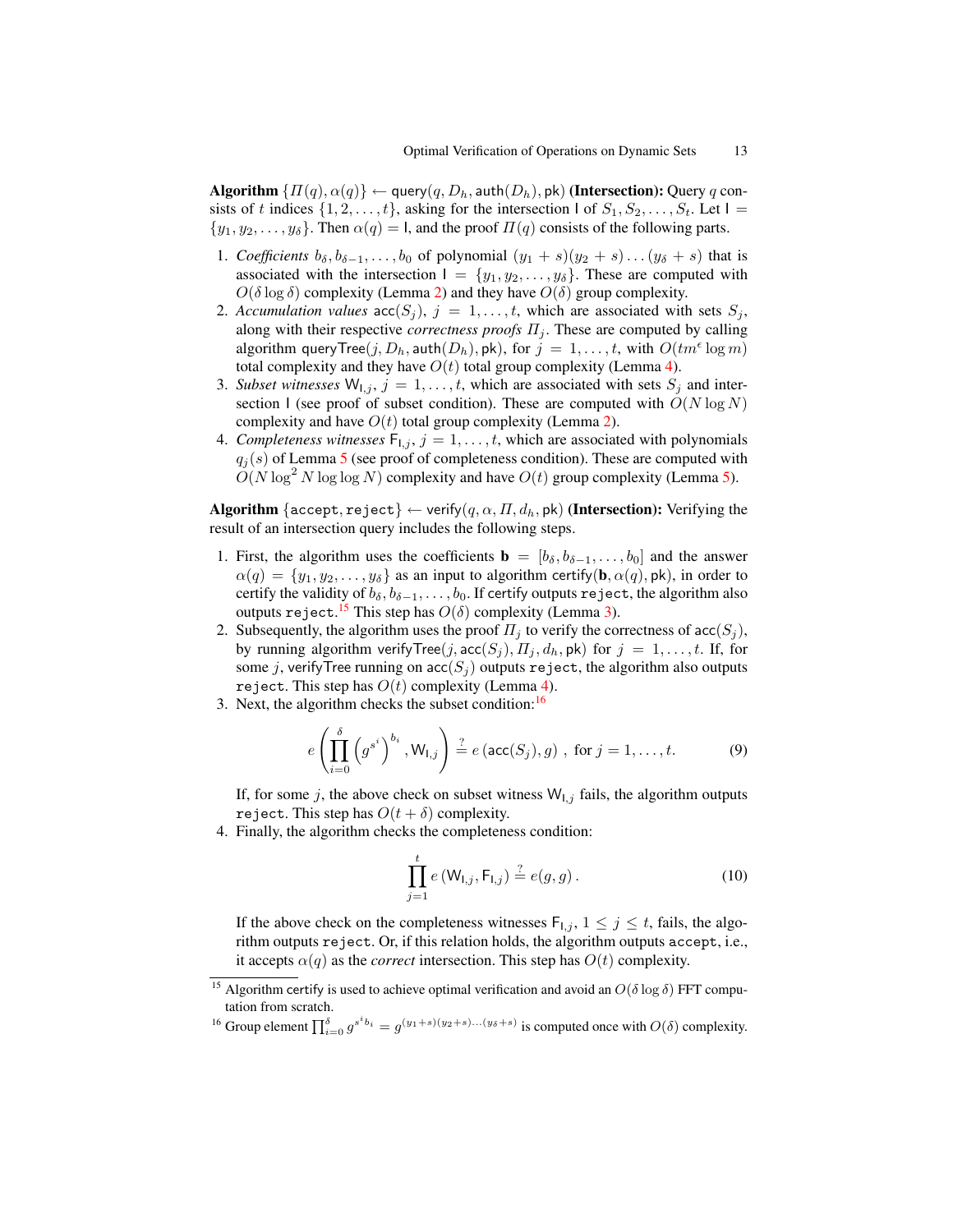Note that for Equation [10,](#page-12-2) it holds  $\prod_{j=1}^{t} e(W_{1,j}, F_{1,j}) = e(g, g)^{\sum_{j=1}^{t} q_j(s) P_j(s)} =$  $e(g, g)$  when all the subset witnesses  $W_{1,j}$ , all the completeness witnesses  $F_{1,j}$  and all the sets accumulation values  $\operatorname{acc}(S_i)$  have been computed *honestly*, since  $q_1(s)P_1(s)$  +  $q_2(s)P_2(s) + \ldots + q_t(s)P_t(s) = 1$ . This is a required condition for proving the correctness of our ADS scheme, as defined in Definition [2.](#page-6-1) We continue with the description of algorithms query and verify for the union query.

Union query. Let  $U = S_1 \cup S_2 \cup \ldots \cup S_t = \{y_1, y_2, \ldots, y_\delta\}$ . We express the correctness of the set union operation by means of the following two conditions:

<span id="page-13-0"></span>**Membership condition:** 
$$
\forall y_i \in \mathsf{U} \,\exists j \in \{1, 2, \ldots, t\} : y_i \in S_j;
$$
 (11)

**Superset condition:** 
$$
(U \supseteq S_1) \land (U \supseteq S_2) \land \ldots \land (U \supseteq S_t)
$$
. (12)

The superset condition in Equation  $12$  is necessary since set U must exclude none of the elements in sets  $S_1, S_2, \ldots, S_t$ . We formally describe algorithms query and verify of our ADS scheme ASC for *union* queries.

Algorithm  $\{\Pi(q), \alpha(q)\}$   $\leftarrow$  query $(q, D_h, \text{auth}(D_h), \text{pk})$  (Union): Query q asks for the union U of t sets  $S_1, S_2, \ldots, S_t$ . Let  $U = \{y_1, y_2, \ldots, y_\delta\}$ . Then  $\alpha(q) = U$ and the proof  $\Pi(q)$  consists of the following parts. (1) *Coefficients*  $b_{\delta}, b_{\delta-1}, \ldots, b_0$ of polynomial  $(y_1 + s)(y_2 + s) \dots (y_{\delta} + s)$  that is associated with the union  $U =$  $\{y_1, y_2, \ldots, y_\delta\}$ . (2) *Accumulation values*  $\text{acc}(S_j)$ ,  $j = 1, \ldots, t$ , which are associated with sets  $S_j$ , along with their respective *correctness proofs*  $\Pi_j$ , both output of algorithm query $\mathsf{Tree}(j, D_h, \mathsf{auth}(D_h), \mathsf{pk}).$  (3)  $\mathit{Membership}\;witnesses\;\mathsf{W}_{y_i, S_k}\; \mathsf{of}\; y_i, \, i=1,\ldots,\delta$ (see Equation [1\)](#page-4-5), which prove that  $y_i$  belongs to *some* set  $S_k$ ,  $1 \leq k \leq t$ , and which are computed with  $O(N \log N)$  total complexity and have  $O(\delta)$  total group complexity (Lemma [2\)](#page-5-0). (4) *Subset witnesses*  $W_{S_i, U_i}$ ,  $j = 1, \ldots, t$ , which are associated with sets  $S_i$ and union U and prove that U is a superset of  $S_j$ ,  $1 \le k \le t$ , and which are computed with  $O(N \log N)$  total complexity and have  $O(t)$  total group complexity (Lemma [2\)](#page-5-0).

Algorithm {accept, reject}  $\leftarrow$  verify $(q, \alpha, \Pi, d_h, \text{pk})$ : (Union): Verifying the result of a union query includes the following steps. (1) First, the algorithm uses  $\mathbf{b} =$  $[b_{\delta}, b_{\delta-1}, \ldots, b_0]$  and the answer  $U = \alpha(q) = \{y_1, y_2, \ldots, y_{\delta}\}\$ as an input to algorithm certify(b,  $\alpha(q)$ , pk), in order to certify the validity of  $b_{\delta}, b_{\delta-1}, \ldots, b_0$ . (2) Subsequently, the algorithm uses the proofs  $\Pi_i$  to verify the correctness of  $\operatorname{acc}(S_i)$ , by using algorithm verifyTree(j,  $\text{acc}(S_i)$ ,  $\Pi_i$ ,  $d_h$ , pk) for  $j = 1, \ldots, t$ . If the verification fails for at least one of  $\operatorname{acc}(S_i)$ , the algorithm outputs reject. (3) Next, the algorithm verifies that each element  $y_i$ ,  $i = 1, \ldots, \delta$ , of the reported union belongs to some set  $S_k$ , for some  $1 \leq k \leq t$  ( $O(\delta)$  complexity). This is done by checking that relation  $e(W_{y_i,S_k}, g^{y_i}g^s) = e(\text{acc}(S_k), g)$  holds for all  $i = 1, \ldots, \delta$ ; otherwise the algorithm outputs reject. (4) Finally, the algorithm verifies that all sets specified by the query are *subsets* of the union, by checking the following conditions:

$$
e\left(\mathsf{W}_{S_j,\mathsf{U}},\mathsf{acc}(S_j)\right) \stackrel{?}{=} e\left(\prod_{i=0}^{\delta} \left(g^{s^i}\right)^{b_i},g\right), \text{ for } j=1,\ldots,t.
$$

If any of the above checks fails, the algorithm outputs reject, otherwise, it outputs accept, i.e., U is accepted as the *correct* union.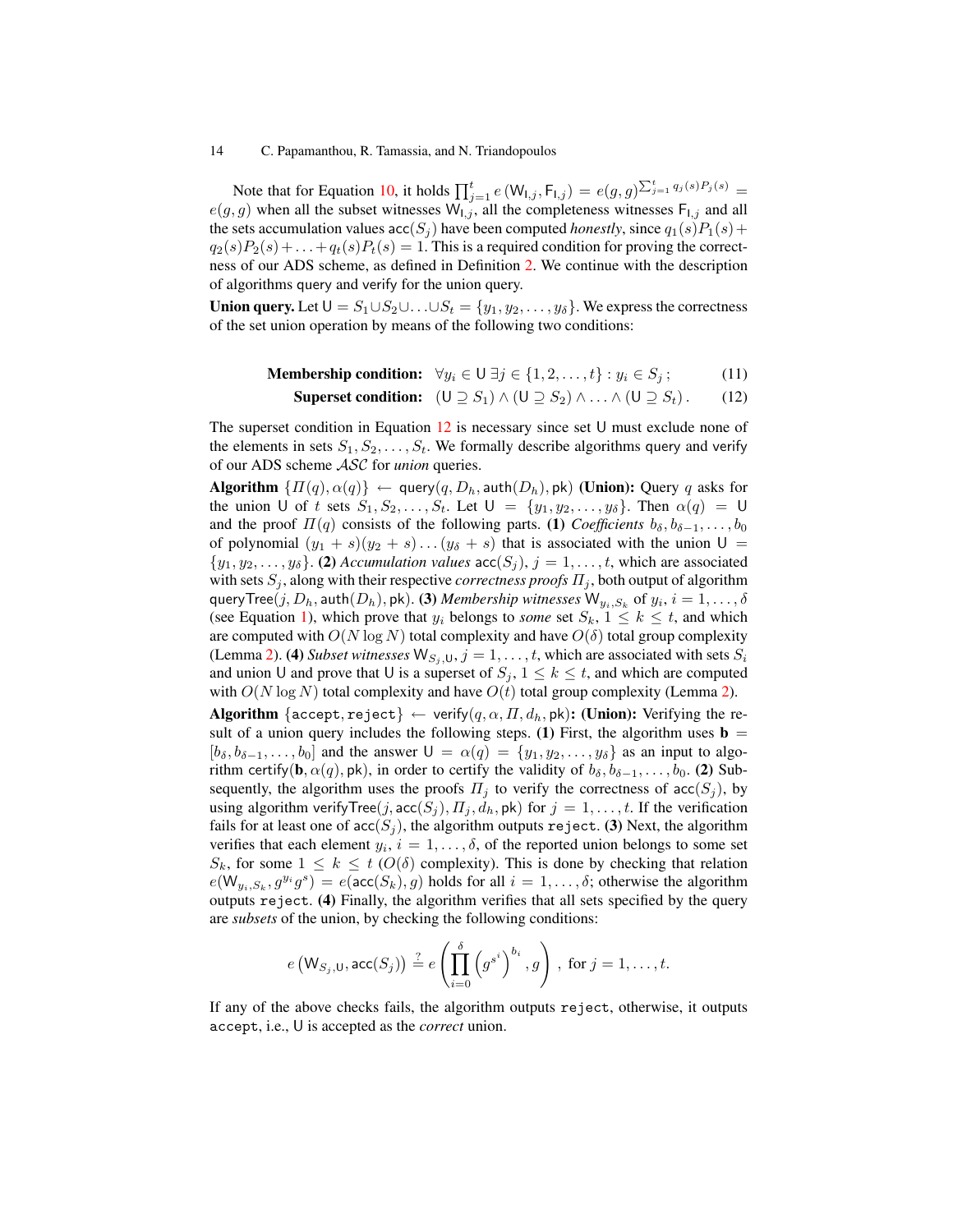Subset and set difference query. For a subset query (positive or negative), we use the property  $S_i \subseteq S_j \Leftrightarrow \forall y \in S_i, y \in S_j$ . For a set difference query we use the property

$$
\mathsf{D} = S_i - S_j \Leftrightarrow \exists F : F \cup \mathsf{D} = S_i \wedge F = S_i \cap S_j.
$$

The above conditions can both be checked in an operation-sensitive manner using the techniques we have presented before. We now give the main result in our work.

<span id="page-14-0"></span>**Theorem 1** Consider a collection of m sets  $S_1, \ldots, S_m$  and let  $M = \sum_{i=1}^m |S_i|$  and  $0 < \epsilon < 1$ *. For a query operation involving t sets, let* N *be the sum of the sizes of the involved sets, and*  $\delta$  *be the answer size. Then there exists an ADS scheme ASC* = {genkey*,* setup*,* update*,* refresh*,* query*,* verify} *for a sets collection data structure* D *with the following properties: (1)* ASC *is correct and secure according to Definitions [2](#page-6-1) and [3](#page-6-2) and based on the bilinear* q*-strong Diffie-Hellman assumption; (2) The access complexity of algorithm* (*i*) genkey *is*  $O(1)$ ; (*ii*) setup *is*  $O(m + M)$ ; (*iii*) update *is* O(1) *outputting information* upd *of* O(1) *group complexity;* (iv) refresh *is* O(1)*; (3) For all queries* q *(intersection/union/subset/difference), constructing the proof with*  $algorithms$   $\mathsf{query}$   $has$   $O(N\log^2 N\log\log N + tm^{\epsilon}\log m)$   $access$   $complexity$ ,  $algorithms$ verify has  $O(t+\delta)$  access complexity and the proof  $\Pi(q)$  has  $O(t+\delta)$  group complexity; *(4) The group complexity of the authenticated data structure*  $\text{auth}(D)$  *is*  $O(m + M)$ *.* 

### 4 Security, protocols and applications

In this section we give an overview of the security analysis of our ADS scheme, describe how it can be employed to provide verification protocols in the three-party [\[36\]](#page-18-0) and two-party [\[30\]](#page-18-1) authentication models, and finally discuss some concrete applications.

Security proof sketch. We provide some key elements of the security of our verification protocols focusing on set intersection queries. The security proofs of the other set operations share similar ideas. Let  $D_0$  be a sets collection data structure consisting of m sets  $S_1, S_2, \ldots, S_m, ^{17}$  $S_1, S_2, \ldots, S_m, ^{17}$  $S_1, S_2, \ldots, S_m, ^{17}$  and consider our ADS scheme  $\mathcal{ASC} = \{$ genkey, setup, update, refresh, query, verify}. Let k be the security parameter and let  $\{sk, pk\} \leftarrow \text{genkey}(1^k)$ . The adversary is given the public key pk, namely  $\{h(\cdot), p, \mathbb{G}, \mathcal{G}, e, g, g^s, \ldots, g^{s^q}\}$ , and unlimited access to all the algorithms of  $\mathcal{A}\mathcal{S}\mathcal{C}$ , except for setup and update to which he only has oracle access. The adversary initially outputs the authenticated data structure auth( $D_0$ ) and the digest  $d_0$ , through an oracle call to algorithm setup. Then the adversary picks a polynomial number of updates  $u_i$  (e.g., insertion of an element  $x$  into a set  $S_r$ ) and outputs the data structure  $D_i$ , the authenticated data structure auth $(D_i)$ and the digest  $d_i$  through oracle access to update. Then he picks a set of indices  $q = \{1, 2, \ldots, t\}$  (wlog), all between 1 and m and outputs a proof  $\Pi(q)$  and an answer  $\mathcal{I} \neq I = S_1 \cap S_2 \cap \ldots \cap S_t$  which is rejected by check as incorrect. Suppose the answer  $\alpha(q)$  contains d elements. The proof  $\Pi(q)$  contains (i) *Some* coefficients

<span id="page-14-1"></span><sup>&</sup>lt;sup>17</sup> Note here that since the sets are picked by the adversary, we have to make sure that no element in any set is equal to s, the trapdoor of the scheme (see definition of the bilinear-map accumulator domain). However, this event occurs with negligible probability since the sizes of the sets are polynomially-bounded and s is chosen at random from a domain of exponential size.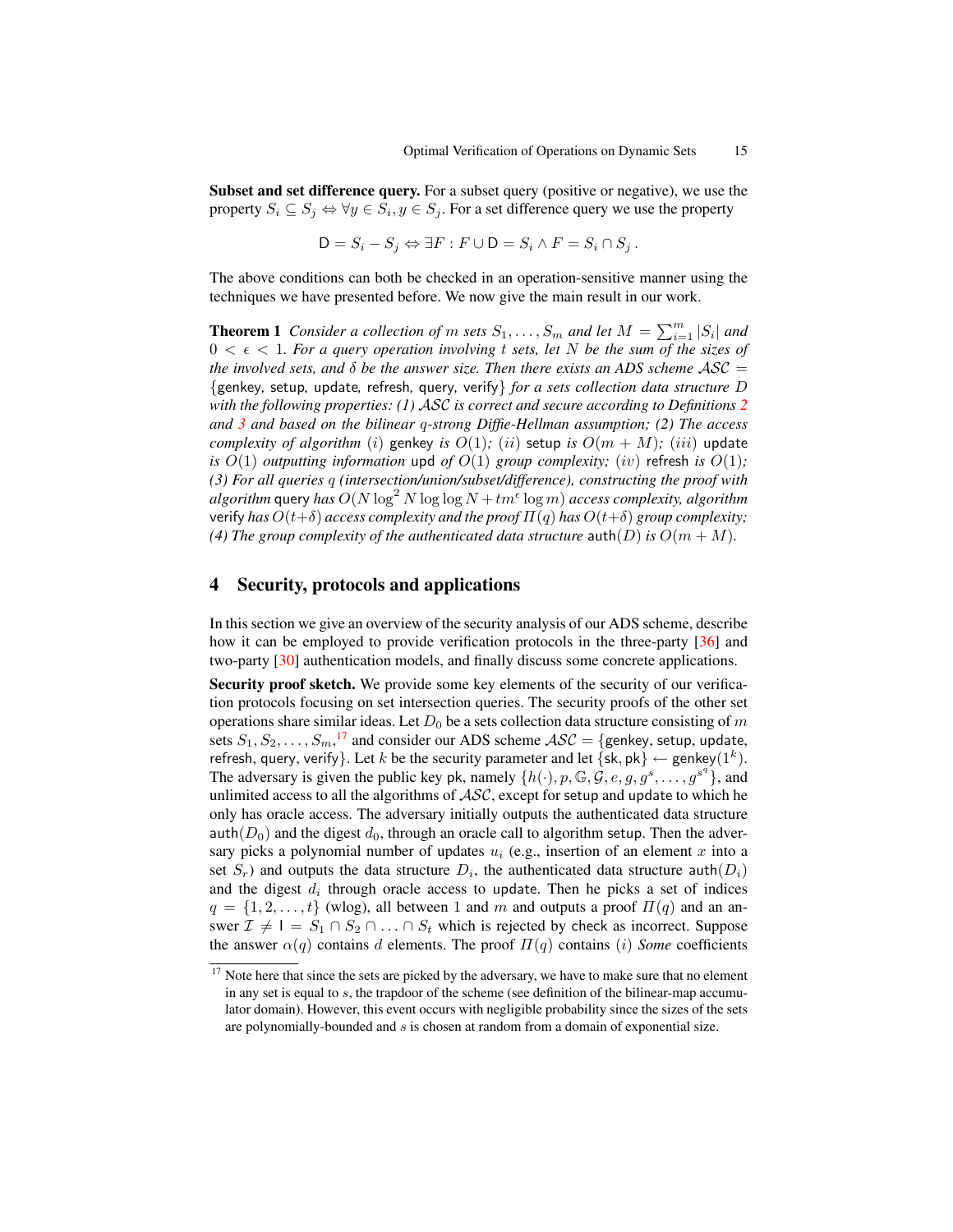$b_0, b_1, \ldots, b_d$ ; (ii) *Some* accumulation values  $\text{acc}_i$  with *some* respective correctness proofs  $\Pi_j$ , for  $j = 1, \ldots, t$ ; (iii) *Some* subset witnesses  $W_j$  with *some* completeness witnesses  $F_j$ , for  $j = 1, \ldots, t$  (this is, what algorithm verify expects for input).

Suppose verify accepts. Then: (i) By Lemma [3,](#page-5-1)  $b_0, b_1, \ldots, b_d$  are *indeed* the coefficients of the polynomial  $\prod_{x \in \mathcal{I}} (x + s)$ , except with negligible probability; (*ii*) By Lemma [4,](#page-10-0) values  $\text{acc}_i$  are *indeed* the accumulation values of sets  $S_i$ , except with negligible probability; (iii) By Lemma [1,](#page-4-0) values  $W_i$  are *indeed* the subset witnesses for set *T* (with reference to  $S_j$ ), i.e.,  $W_j = g^{P_j(s)}$ , except with negligible probability; (iv) However,  $P_1(s), P_2(s), \ldots, P_t(s)$  are not coprime since  $\mathcal I$  is incorrect and therefore  $I$  cannot contain  $all$  the elements of the intersection. Thus the polynomials  $P_1(s), P_2(s), \ldots, P_t(s)$  (Equation [8\)](#page-11-2) have at least one common factor, say  $(r + s)$  and it holds that  $P_i(s) = (r + s)Q_i(s)$  for some polynomials  $Q_i(s)$  (computable in polynomial time), for all  $j = 1, \ldots, t$ . By the verification of Equation [10](#page-12-2) (completeness condition), we have

$$
e(g,g) = \prod_{j=1}^{t} e(W_j, F_j) = \prod_{j=1}^{t} e(g^{P_j(s)}, F_j) = \prod_{j=1}^{t} e(g^{(r+s)Q_j(s)}, F_j)
$$
  
= 
$$
\prod_{j=1}^{t} e(g^{Q_j(s)}, F_j)^{(r+s)} = \left(\prod_{j=1}^{t} e(g^{Q_j(s)}, F_j)\right)^{(r+s)}.
$$

Therefore we can derive an  $(r + s)$ -th root of  $e(g, g)$  as

$$
e(g,g)^{\frac{1}{r+s}}=\prod_{j=1}^t e\left(g^{Q_j(s)},\mathsf{F}_j\right)\,.
$$

This means that if the intersection  $\mathcal I$  is incorrect and all the verification tests are satisfied, we can derive a polynomial-time algorithm that outputs a bilinear  $q$ -strong Diffie-Hellman challenge  $(r, e(g, g)^{1/(r+s)})$  for an element r that is a common factor of the polynomials  $P_1(s), P_2(s), \ldots, P_t(s)$  $P_1(s), P_2(s), \ldots, P_t(s)$  $P_1(s), P_2(s), \ldots, P_t(s)$ , which by Assumption 1 happens with probability  $neg(k)$ . This concludes an ouline of the proof strategy for the case of intersection.

**Protocols.** As mentioned in the introduction, our ADS scheme  $\mathcal{ASC}$  can be used by a verification protocol in the three-party model [\[36\]](#page-18-0). Here, a trusted entity, called source, owns a sets collection data structure  $D<sub>h</sub>$ , but desires to outsource query answering, in a trustworthy (verifiable) way. The source runs genkey and setup and outputs the authenticated data structure auth $(D_h)$  along with the digest  $d_h$ . The source subsequently signs the digest  $d_h$ , and it outsources auth $(D_h)$ ,  $D_h$ , the digest  $d_h$  and its signature to some untrusted entities, called servers. On input a data structure query  $q$  (e.g., an intersection query) sent by clients, the servers use  $\text{auth}(D_h)$  and  $D_h$  to compute proofs  $\Pi(q)$ , by running algorithm query, and they return to the clients  $\Pi(q)$  and the signature on  $d_h$  along with the answer  $a(q)$  to q. Clients can verify these proofs  $\Pi(q)$  by running algorithm verify (since they have access to the signature of  $d<sub>h</sub>$ , they can verify that  $d<sub>h</sub>$ is authentic). When there is an update in the data structure (issued by the source), the source uses algorithm update to produce the new digest  $d'_h$  to be used in next verifications, while the servers update the authenticated data structure through refresh.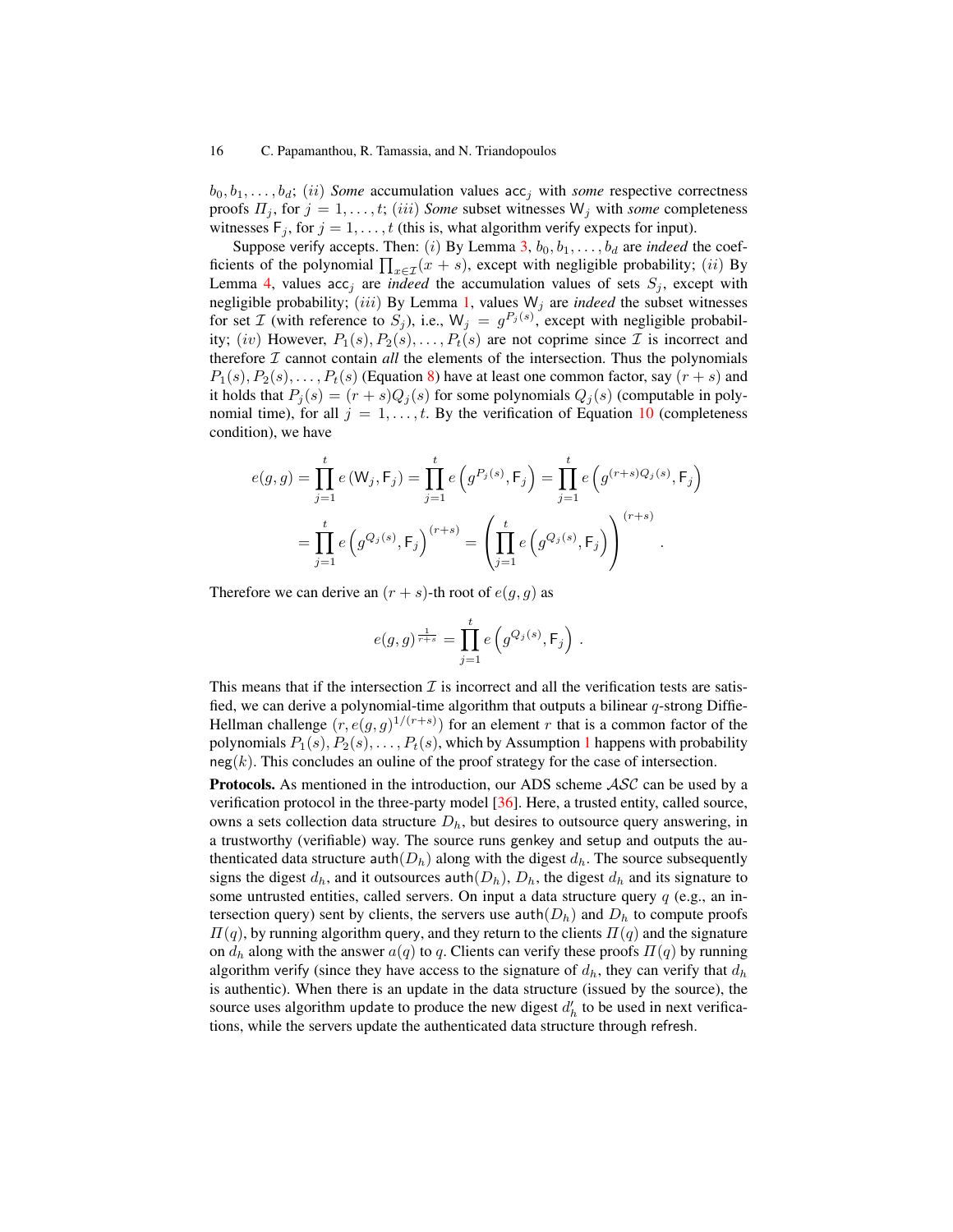Additionally, our ADS scheme ASC can also be used by a *non-interactive* verification protocol in the two-party model  $[30]$ . In this case, the source and the client coincide, i.e., the client issues both the updates and the queries, and it is required to keep only constant state, i.e., the digest of the authenticated data structure. Whenever there is an update by the client, the client retrieves a verifiable, constant-size portion of the authenticated data structure that is used for locally performing the update and for computing the new local state, i.e., the new digest. A non-interactive two-party protocol that uses an ADS scheme for a data structure  $D$  is directly comparable with the recent protocols for verifiable computing  $[1,12,16]$  $[1,12,16]$  $[1,12,16]$  for the functionalities offered by the data structure  $D$ , e.g., computation of intersection, union, etc. Due to space limitations, we defer the detailed description of these protocols to the full version of the paper.

Applications. First of all, our scheme can be used to verify *keyword-search queries* implemented by the *inverted index* data structure [\[4\]](#page-17-15): Each term in the dictionary corresponds to a set in our sets collection data structure which contains all the documents that include this term. A usual text query for terms  $m_1$  and  $m_2$  returns those documents that are included in both the sets that are represented by  $m_1$  and  $m_2$ , i.e., their intersection. Moreover, the derived authenticated inverted index can be efficiently updated as well. However, sometimes in keyword searches (e.g., keyword searches in the email inbox) it is desirable to introduce a "second" dimension: For example, a query could be "return emails that contain terms  $m_1$  and  $m_2$  and which were received between time  $t_1$ and  $t_2$ ", where  $t_1 < t_2$ . We call this variant a *timestamped keyword-search*. One solution for verifying such queries could be to embed a timestamp in the documents (e.g., each email message) and have the client do the filtering locally, after he has verified using our scheme—the intersection of the sets that correspond to terms  $m_1$  and  $m_2$ . However, this approach is not operation-sensitive: The intersection can be bigger than the set output after the local filtering, making this solution inefficient. To overcome this inefficiency, we can use a *segment-tree* data structure [\[35\]](#page-18-21), verifying in this way timestamped keyword-search queries efficiently with  $O(t \log r + \delta)$  complexity, where r is the total number of timestamps we are supporting. This involves building a binary tree T on top of sets of messages sent at certain timestamps and requiring each internal node of  $T$  be the union of messages stored in its children. Finally, our method can be used for verifying equi-join queries over relational tables, which boil down to set intersections.

### 5 Conclusion

In this paper, we presented an authenticated data structure for the optimal verification of set operations. The achieved efficiency is mainly due to new, extended security properties of accumulators based on pairing-based cryptography. Our solution provides two important properties, namely *public verifiability* and *dynamic updates*, as opposed to existing protocols in the verifiable computing model that provide *generality* and *secrecy*, but *verifiability in a static, secret-key setting* only.

A natural question to ask is whether outsourced verifiable computations with *secrecy* and *efficient dynamic updates* are feasible. Analogously, it is interesting to explore whether other specific functionalities (beyond set operations) can be optimally and publicly verified. Finally, according to a recently proposed definition of optimality [\[33\]](#page-18-22), our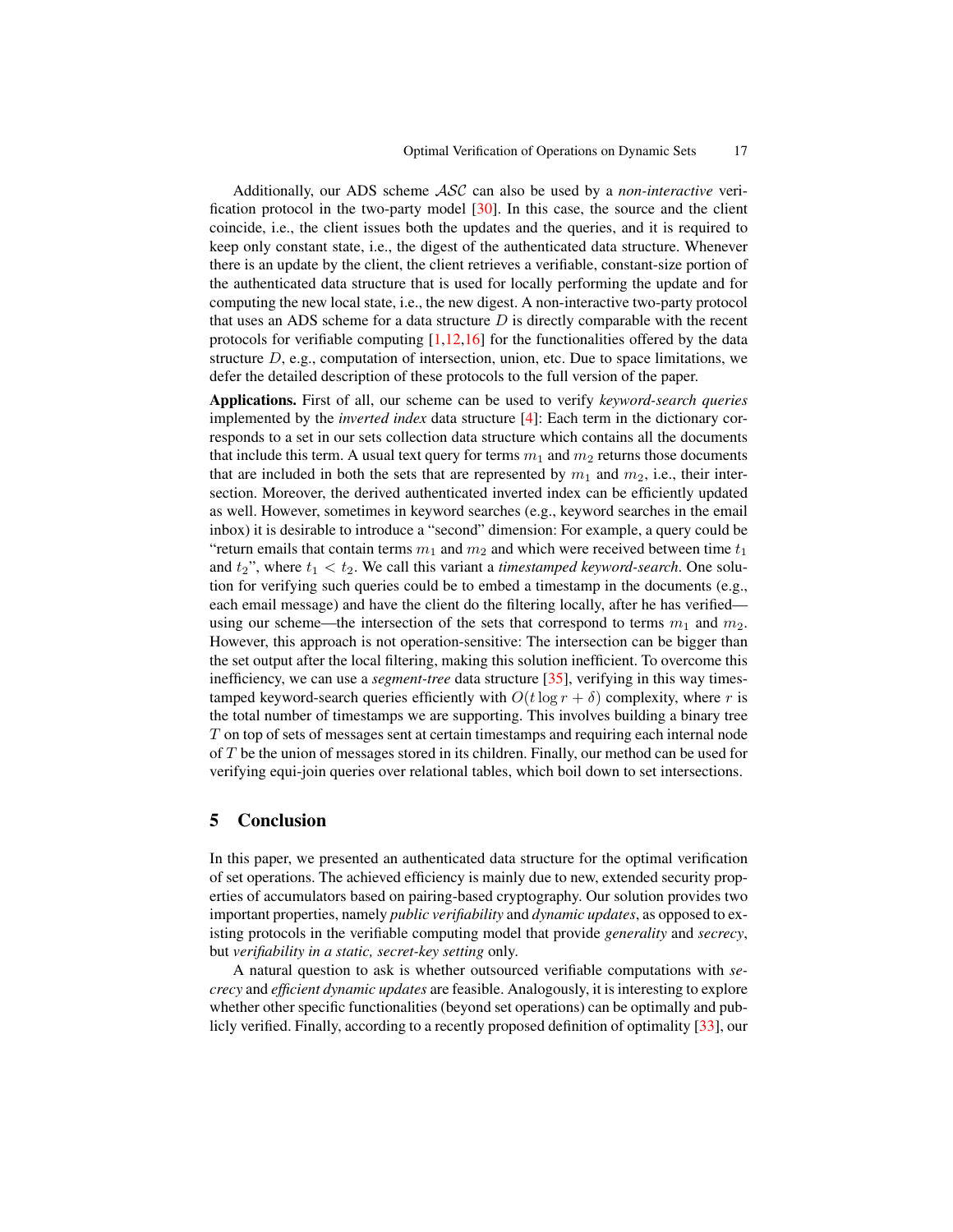construction is *nearly* optimal: verification and updates are optimal, but not queries. It is interesting to explore whether an *optimal* authenticated sets collection data structure exists, i.e., one that asymptotically matches the bounds of the plain sets collection data structure, reducing the query time from  $O(N \log^2 N)$  to  $O(N)$ .

Acknowledgments. This work was supported in part by the U.S. National Science Foundation under grants CNS–1012060 and CNS–1012798 and by the Kanellakis Fellowship and the Center for Geometric Computing at Brown University, the RISCS Center at Boston University and NetApp. The authors thank Michael T. Goodrich for useful discussions. The views in this paper do not necessarily reflect the views of the sponsors.

## References

- <span id="page-17-0"></span>1. B. Applebaum, Y. Ishai, and E. Kushilevitz. From secrecy to soundness: Efficient verification via secure computation. In *Int. Colloquium on Automata, Languages and Programming (ICALP)*, pp. 152–163, 2010.
- <span id="page-17-9"></span>2. M. J. Atallah, Y. Cho, and A. Kundu. Efficient data authentication in an environment of untrusted third-party distributors. In *Int. Conference on Data Engineering (ICDE)*, pp. 696– 704, 2008.
- <span id="page-17-12"></span>3. M. H. Au, P. P. Tsang, W. Susilo, and Y. Mu. Dynamic universal accumulators for DDH groups and their application to attribute-based anonymous credential systems. In *RSA, Cryptographers' Track (CT-RSA)*, pp. 295–308, 2009.
- <span id="page-17-15"></span>4. R. Baeza-Yates and B. Ribeiro-Neto. *Modern Information Retrieval*. Addison-Wesley Publishing Company, Reading, Mass., 1999.
- <span id="page-17-6"></span>5. M. Bellare and D. Micciancio. A new paradigm for collision-free hashing: Incrementality at reduced cost. In *Advances in Cryptology (EUROCRYPT)*, pp. 163–192, 1997.
- <span id="page-17-4"></span>6. S. Benabbas, R. Gennaro, and Y. Vahlis. Verifiable delegation of computation over large datasets. In *Int. Cryptology Conference (CRYPTO)*, 2011.
- <span id="page-17-5"></span>7. M. Blum, W. S. Evans, P. Gemmell, S. Kannan, and M. Naor. Checking the correctness of memories. *Algorithmica*, 12(2/3):225–244, 1994.
- <span id="page-17-7"></span>8. D. Boneh and X. Boyen. Short signatures without random oracles and the SDH assumption in bilinear groups. *J. Cryptology*, 21(2):149–177, 2008.
- <span id="page-17-10"></span>9. D. Boneh and B. Waters. Conjunctive, subset, and range queries on encrypted data. In *Theoretical Cryptography Conference (TCC)*, pp. 535–554, 2007.
- <span id="page-17-14"></span>10. S. Canard and A. Gouget. Multiple denominations in e-cash with compact transaction data. In *Financial Cryptography (FC)*, pp. 82–97, 2010.
- <span id="page-17-3"></span>11. K.-M. Chung, Y. Kalai, F.-H. Liu, and R. Raz. Memory delegation. In *Int. Cryptology Conference (CRYPTO)*, 2011.
- <span id="page-17-1"></span>12. K.-M. Chung, Y. Kalai, and S. Vadhan. Improved delegation of computation using fully homomorphic encryption. In *Int. Cryptology Conference (CRYPTO)*, pp. 483–501, 2010.
- <span id="page-17-13"></span>13. I. Damgård and N. Triandopoulos. Supporting non-membership proofs with bilinear-map accumulators. Cryptology ePrint Archive, Report 2008/538, 2008. http://eprint.iacr.org/.
- <span id="page-17-8"></span>14. C. Dwork, M. Naor, G. N. Rothblum, and V. Vaikuntanathan. How efficient can memory checking be? In *Theoretical Cryptography Conference (TCC)*, pp. 503–520, 2009.
- <span id="page-17-11"></span>15. M. J. Freedman, K. Nissim, and B. Pinkas. Efficient private matching and set intersection. In *Advances in Cryptology (EUROCRYPT)*, pp. 1–19, 2004.
- <span id="page-17-2"></span>16. R. Gennaro, C. Gentry, and B. Parno. Non-interactive verifiable computing: Outsourcing computation to untrusted workers. In *Int. Cryptology Conference (CRYPTO)*, pp. 465–482, 2010.